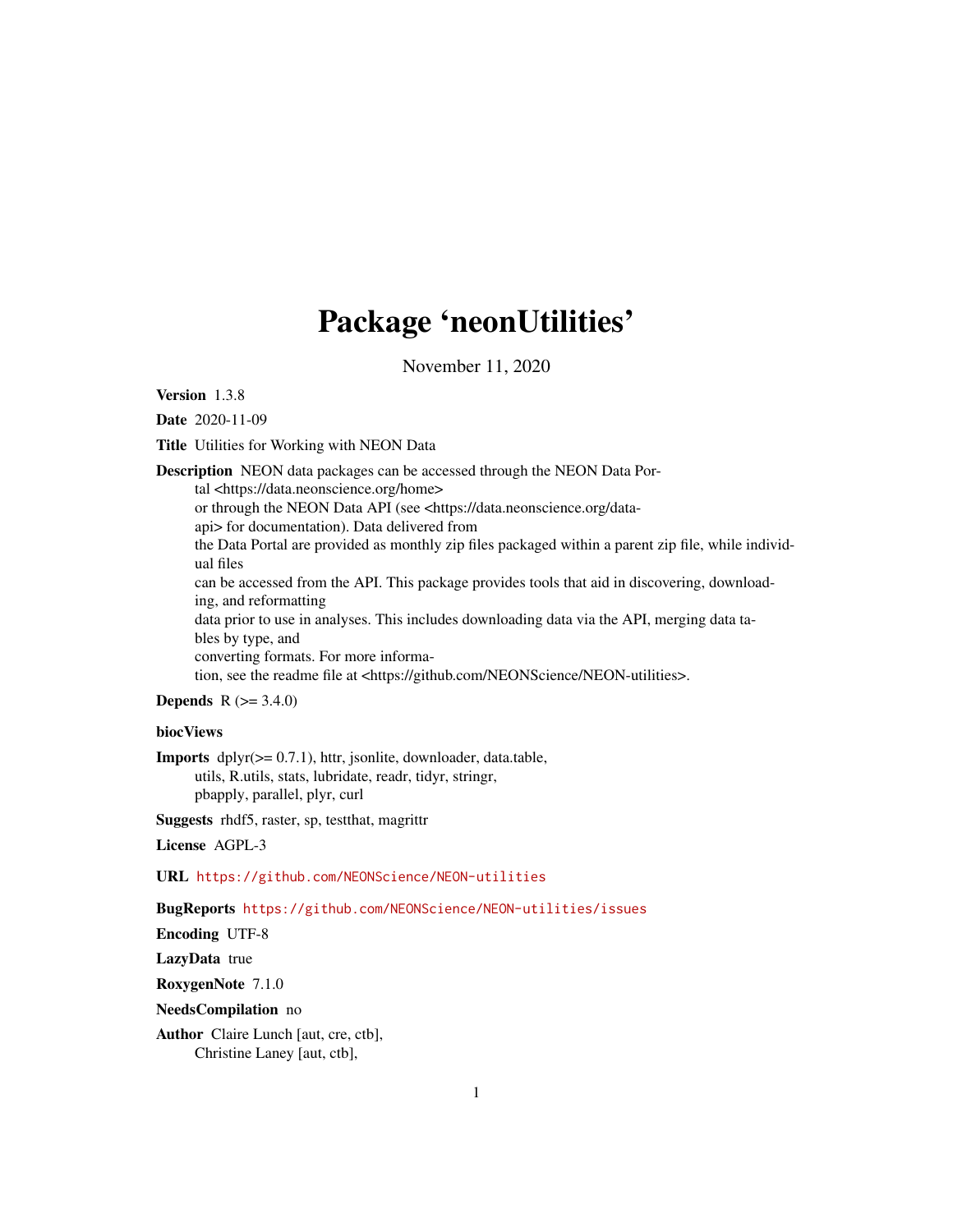Nathan Mietkiewicz [aut, ctb], Eric Sokol [aut, ctb], Kaelin Cawley [aut, ctb], NEON (National Ecological Observatory Network) [aut]

Maintainer Claire Lunch <clunch@battelleecology.org>

Repository CRAN

Date/Publication 2020-11-11 05:30:02 UTC

# R topics documented:

| 3                 |
|-------------------|
| $\overline{4}$    |
| $\overline{5}$    |
| 5                 |
| 6                 |
| $\overline{7}$    |
| $\overline{7}$    |
| 8                 |
| getFileUrls<br>10 |
| 10                |
| 11                |
| 12                |
| 13                |
| 13                |
| 14                |
| 15                |
| 16                |
| 16                |
| 17                |
| 18                |
| 19                |
| 19                |
| 21                |
| 22                |
| 22                |
| 23                |
| 24                |
| 25                |
| 26                |
| 27                |
| 28<br>table_types |
| 29                |
| 30                |
|                   |
| 32                |

**Index** [34](#page-33-0)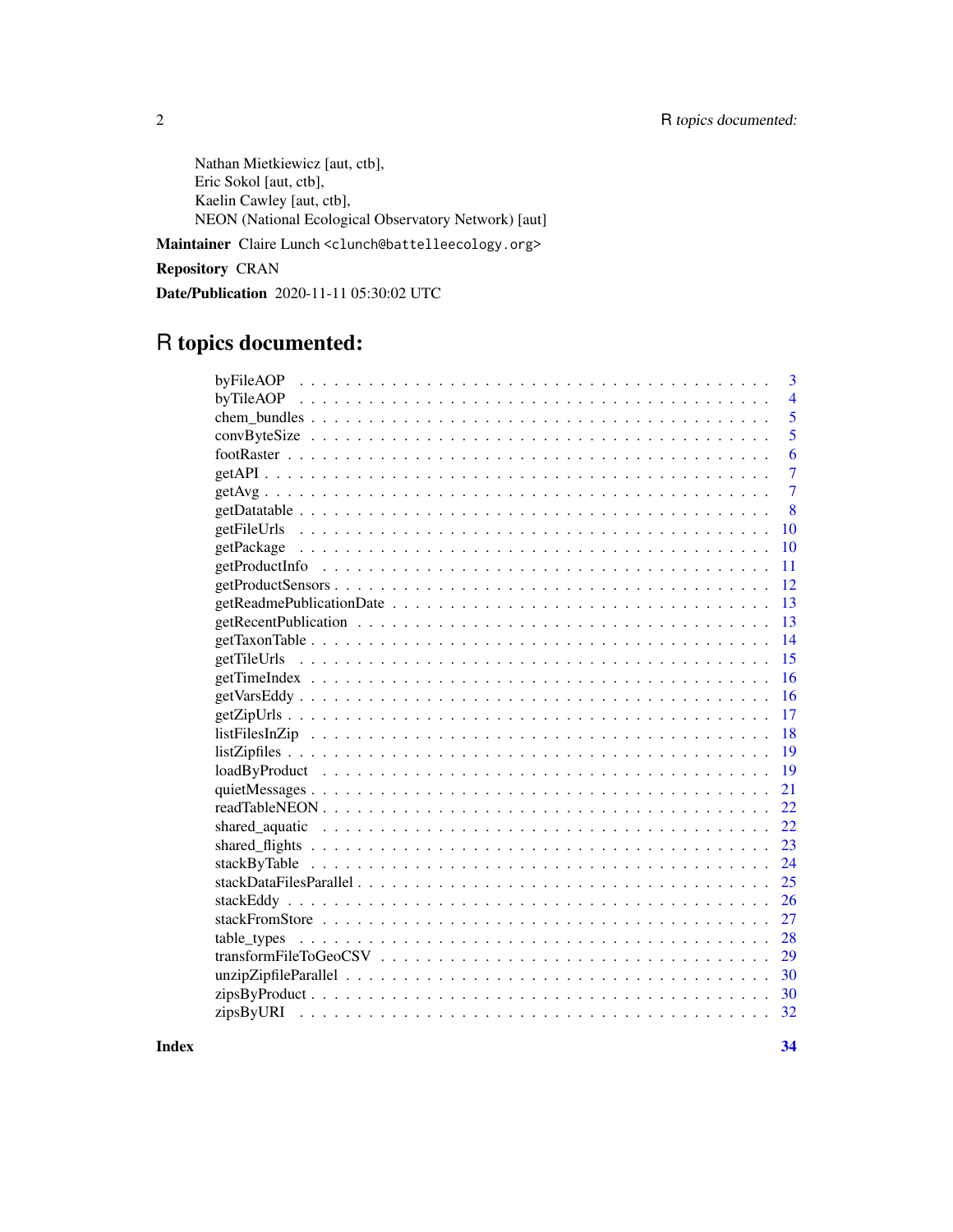<span id="page-2-0"></span>

Query the API for AOP data by site, year, and product, and download all files found, preserving original folder structure. Downloads serially to avoid overload; may take a very long time.

#### Usage

byFileAOP(dpID, site, year, check.size = TRUE, savepath = NA, token = NA)

#### Arguments

| dpID       | The identifier of the NEON data product to pull, in the form DPL.PRNUM.REV,<br>e.g. DP1.10023.001                                                                               |
|------------|---------------------------------------------------------------------------------------------------------------------------------------------------------------------------------|
| site       | The four-letter code of a single NEON site, e.g. 'CLBJ'.                                                                                                                        |
| year       | The four-digit year to search for data. Defaults to 2017.                                                                                                                       |
| check.size | T or F, should the user approve the total file size before downloading? De-<br>faults to T. When working in batch mode, or other non-interactive workflow, use<br>check.size=F. |
| savepath   | The file path to download to. Defaults to NA, in which case the working direc-<br>tory is used.                                                                                 |
| token      | User specific API token (generated within neon.datascience user accounts)                                                                                                       |

#### Value

A folder in the working directory, containing all files meeting query criteria.

#### Author(s)

Claire Lunch <clunch@battelleecology.org> Christine Laney <claney@battelleecology.org>

# References

License: GNU AFFERO GENERAL PUBLIC LICENSE Version 3, 19 November 2007

# Examples

```
## Not run:
# To download 2017 vegetation index data from San Joaquin Experimental Range:
byFileAOP(dpID="DP3.30026.001", site="SJER", year="2017")
```
## End(Not run)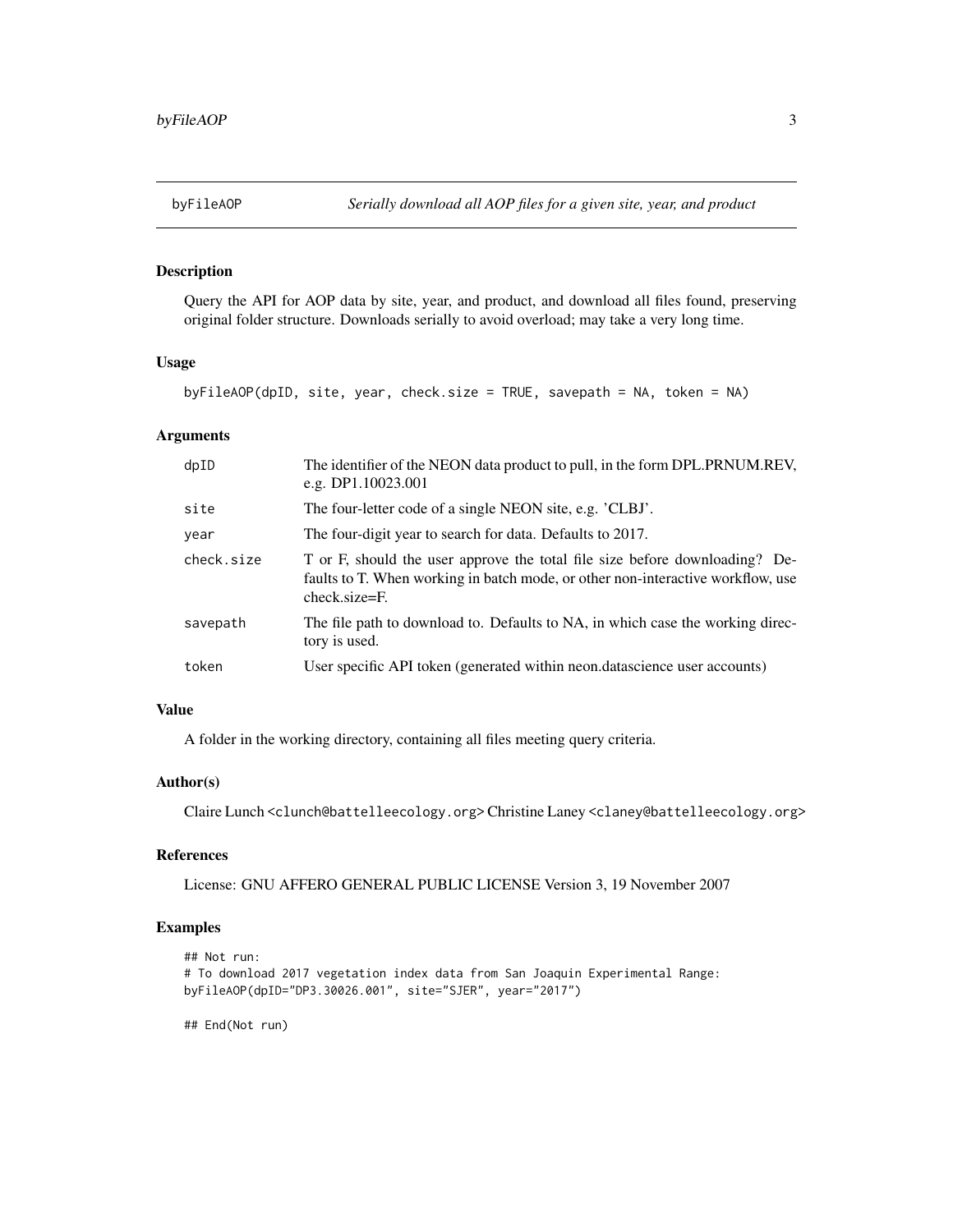<span id="page-3-0"></span>

Query the API for AOP data by site, year, product, and tile location, and download all files found. Downloads serially to avoid overload; may take a very long time.

#### Usage

```
byTileAOP(
  dpID,
  site,
 year,
  easting,
 northing,
 buffer = 0,
  check.size = TRUE,
  savepath = NA,
  token = NA
)
```
# Arguments

| dpID       | The identifier of the NEON data product to pull, in the form DPL.PRNUM.REV,<br>e.g. DP1.10023.001                                                                                                                               |
|------------|---------------------------------------------------------------------------------------------------------------------------------------------------------------------------------------------------------------------------------|
| site       | The four-letter code of a single NEON site, e.g. 'CLBJ'.                                                                                                                                                                        |
| year       | The four-digit year to search for data. Defaults to 2017.                                                                                                                                                                       |
| easting    | A vector containing the easting UTM coordinates of the locations to download.                                                                                                                                                   |
| northing   | A vector containing the northing UTM coordinates of the locations to download.                                                                                                                                                  |
| buffer     | Size, in meters, of the buffer to be included around the coordinates when deter-<br>mining which tiles to download. Defaults to 0. If easting and northing coordi-<br>nates are the centroids of NEON TOS plots, use buffer=20. |
| check.size | T or F, should the user approve the total file size before downloading? De-<br>faults to T. When working in batch mode, or other non-interactive workflow, use<br>check.size=F.                                                 |
| savepath   | The file path to download to. Defaults to NA, in which case the working direc-<br>tory is used.                                                                                                                                 |
| token      | User specific API token (generated within neon.datascience user accounts)                                                                                                                                                       |
|            |                                                                                                                                                                                                                                 |

# Value

A folder in the working directory, containing all files meeting query criteria.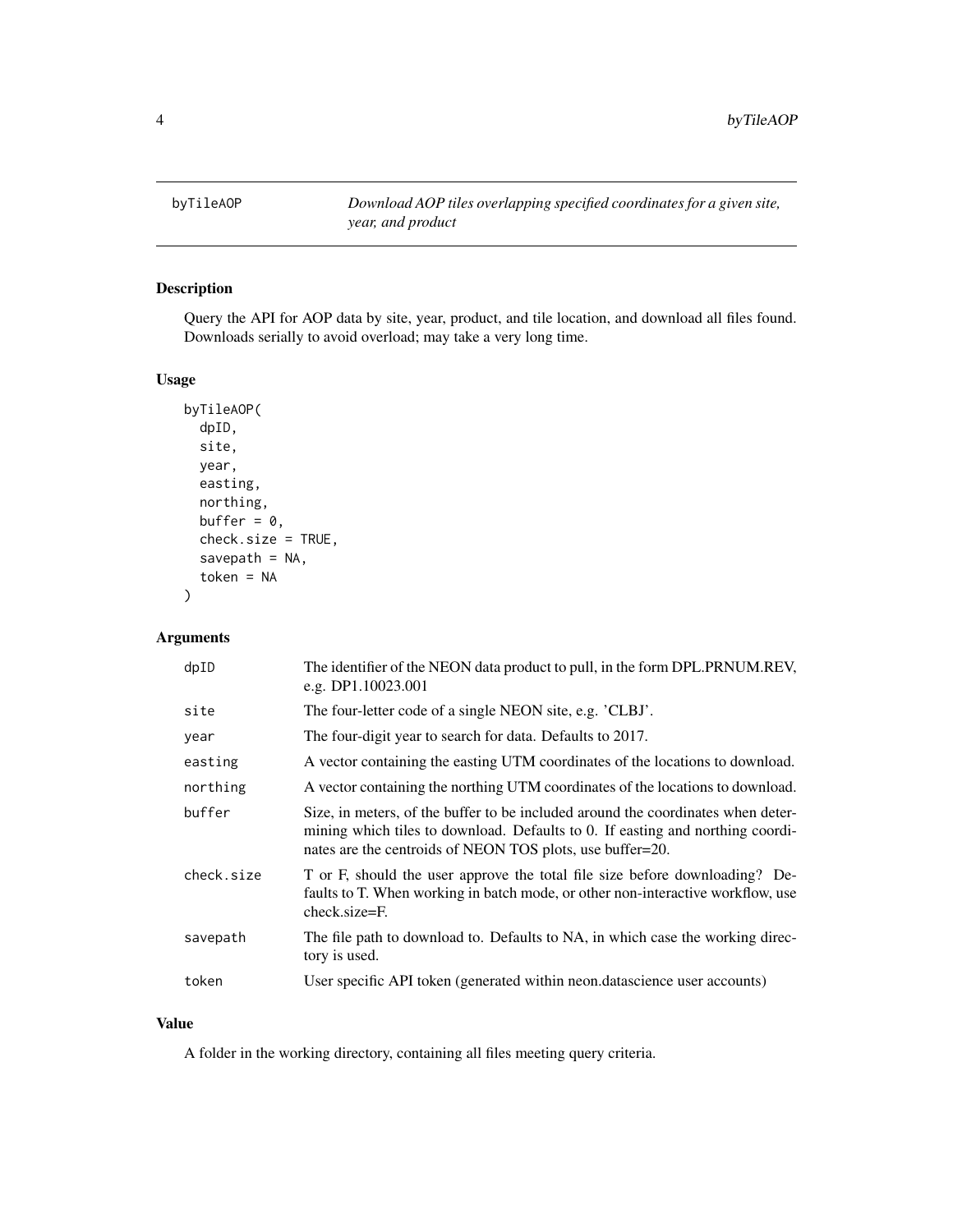# <span id="page-4-0"></span>chem\_bundles 5

#### Author(s)

Claire Lunch <clunch@battelleecology.org> Christine Laney <claney@battelleecology.org>

#### References

License: GNU AFFERO GENERAL PUBLIC LICENSE Version 3, 19 November 2007

chem\_bundles *Bundled chemistry data product information*

# Description

A dataset containing NEON data product codes of terrestrial chemistry data products and the "home" data products they are bundled with.

#### Usage

chem\_bundles

# Format

A data frame with 2 variables:

product Data product ID of a terrestrial chemistry product

homeProduct Data product ID of the corresponding home data product

#### Source

NEON data product bundles

convByteSize *Convert a number of bytes into megabytes or gigabytes*

#### Description

For any number of bytes, convert to a number of MB or GB

#### Usage

```
convByteSize(objSize)
```
#### Arguments

objSize The size in bytes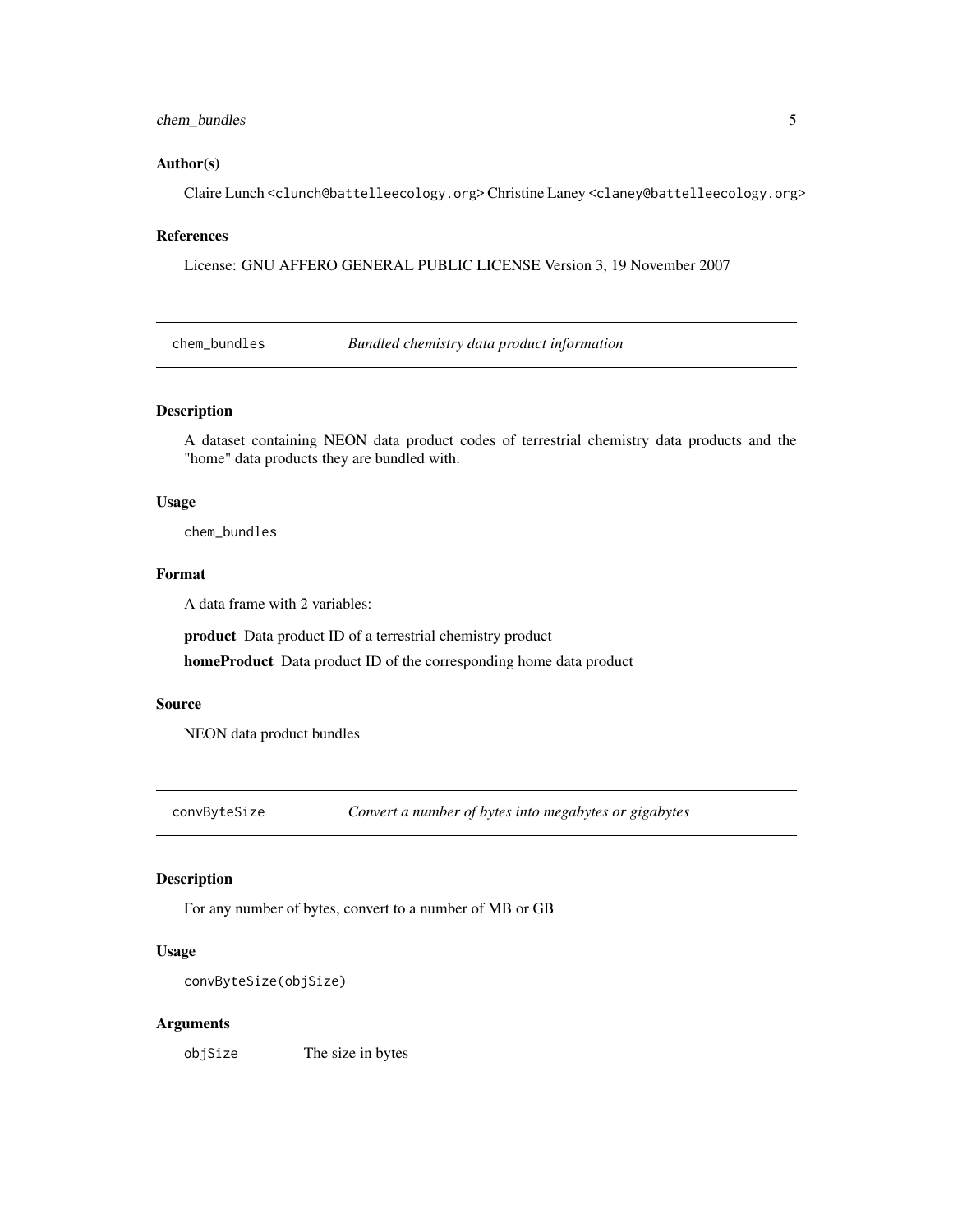# <span id="page-5-0"></span>Value

The size of the file in megabytes or gigabytes

#### Author(s)

Claire Lunch <clunch@battelleecology.org>

# References

License: GNU AFFERO GENERAL PUBLIC LICENSE Version 3, 19 November 2007

footRaster *Extract eddy covariance footprint data from HDF5 format*

#### Description

Create a raster of flux footprint data. Specific to expanded package of eddy covariance data product: DP4.00200.001

#### Usage

footRaster(filepath)

#### Arguments

filepath One of: a folder containing NEON EC H5 files, a zip file of DP4.00200.001 data downloaded from the NEON data portal, a folder of DP4.00200.001 data downloaded by the neonUtilities::zipsByProduct() function, or a single NEON EC H5 file. Filepath can only contain files for a single site. [character]

# Details

Given a filepath containing H5 files of expanded package DP4.00200.001 data, extracts flux footprint data and creates a raster.

#### Value

A rasterStack object containing all the footprints in the input files, plus one layer (the first in the stack) containing the mean footprint.

#### Author(s)

Claire Lunch <clunch@battelleecology.org>

#### References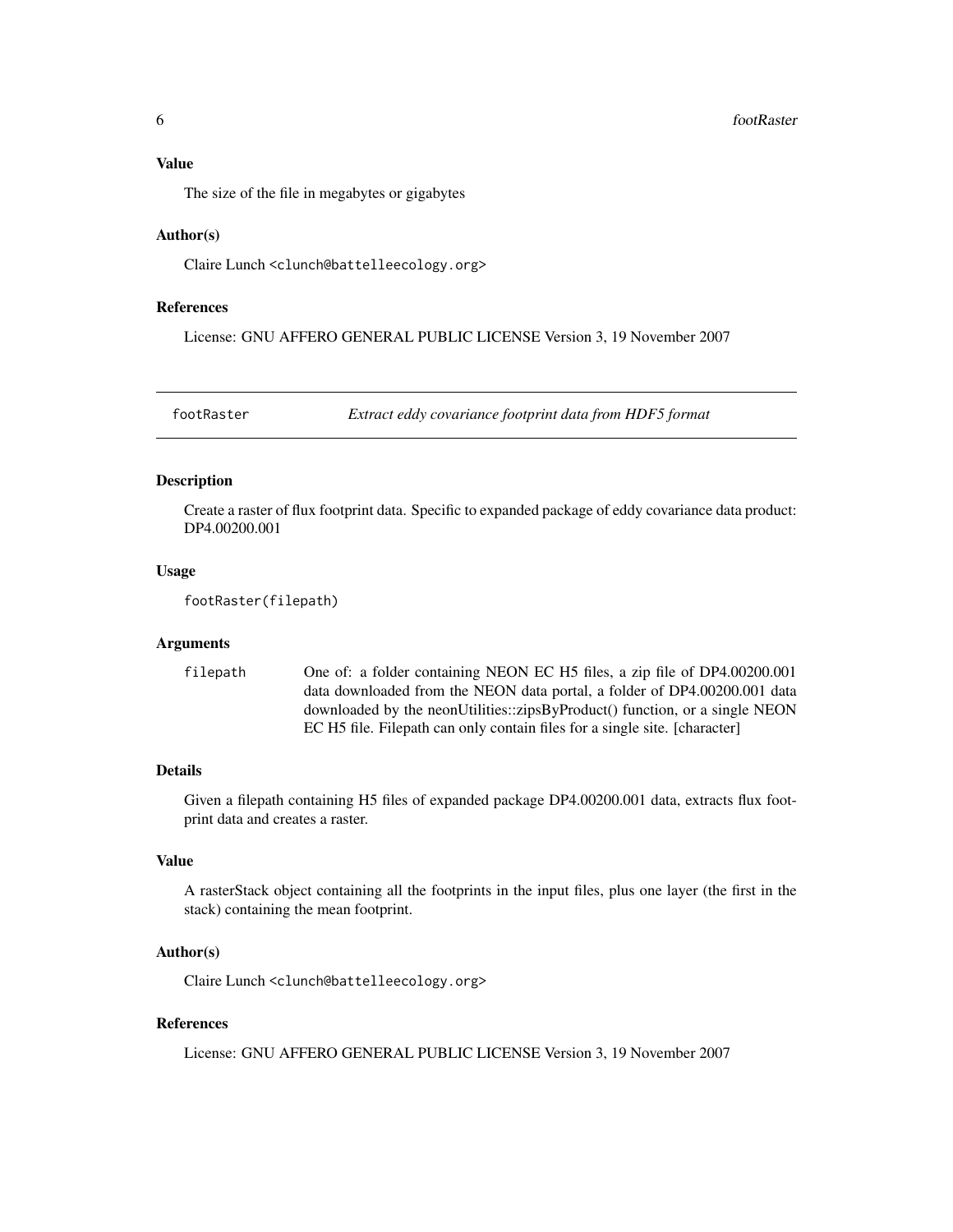#### <span id="page-6-0"></span> $get API$  7

# Examples

```
## Not run:
# To run the function on a zip file downloaded from the NEON data portal:
ftprnt <- footRaster(filepath="~/NEON_eddy-flux.zip")
```
## End(Not run)

|--|

Get the data from API

# Description

Accesses the API with options to use the user-specific API token generated within neon.datascience user accounts.

#### Usage

getAPI(apiURL, token = NA)

# Arguments

| apiURL | The API endpoint URL                                                                      |
|--------|-------------------------------------------------------------------------------------------|
| token  | User specific API token (generated within neon datascience user accounts). Op-<br>tional. |

#### Author(s)

Nate Mietkiewicz <mietkiewicz@battelleecology.org>

# References

License: GNU AFFERO GENERAL PUBLIC LICENSE Version 3, 19 November 2007

| optAy | ٤ |
|-------|---|
|-------|---|

getaara *Get a list of the available averaging intervals for a data product* 

#### Description

Most IS products are available at multiple averaging intervals; get a list of what's available for a given data product

#### Usage

getAvg(dpID, token = NA\_character\_)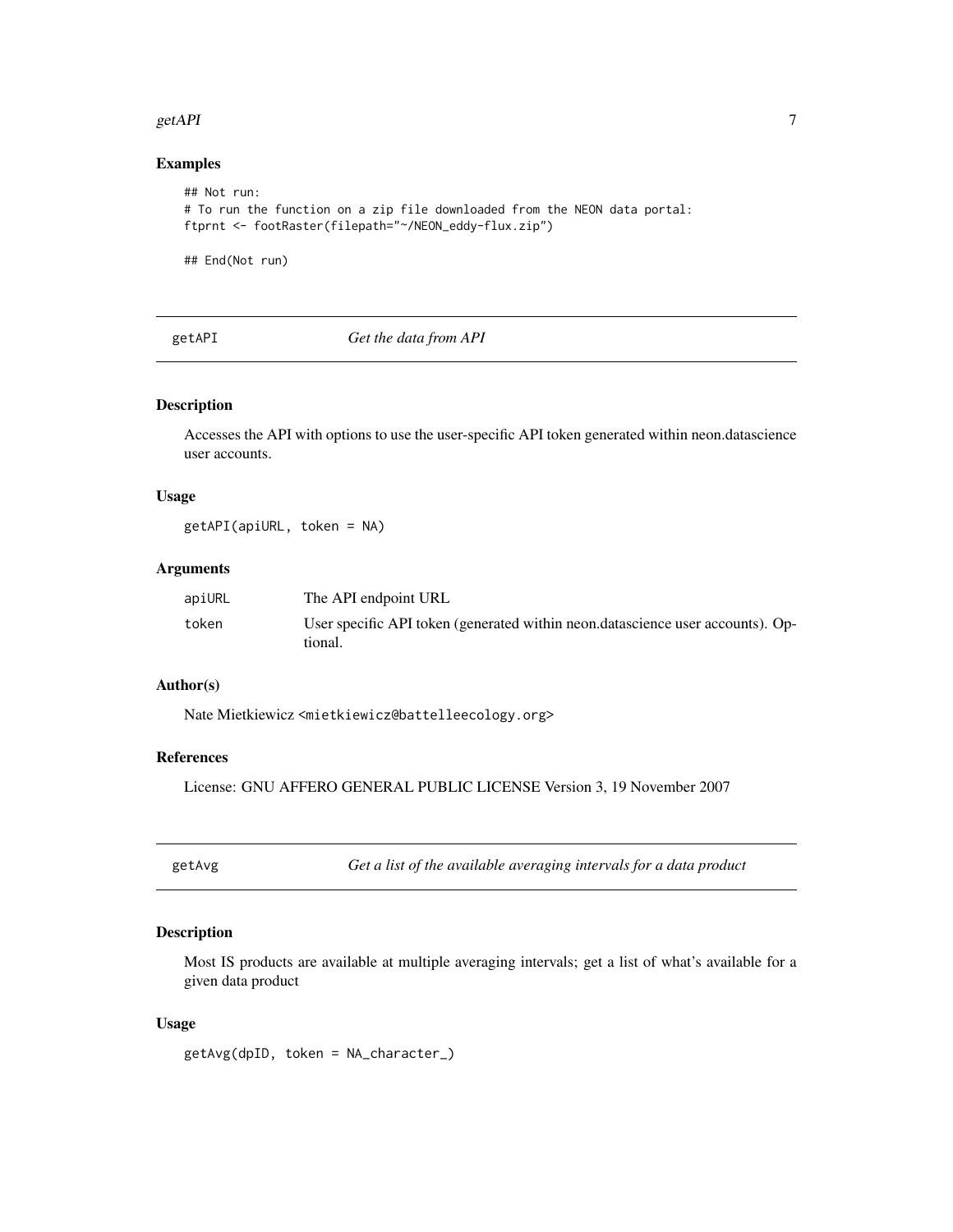#### <span id="page-7-0"></span>**Arguments**

| dpID  | The identifier of the NEON data product, in the form DPL.PRNUM.REV, e.g.<br>DP1.00006.001 |
|-------|-------------------------------------------------------------------------------------------|
| token | User specific API token (generated within neon.datascience user accounts)                 |

# Value

A vector of the available averaging intervals, typically in minutes.

#### Author(s)

Claire Lunch <clunch@battelleecology.org>

#### References

License: GNU AFFERO GENERAL PUBLIC LICENSE Version 3, 19 November 2007

#### Examples

```
# Get available averaging intervals for PAR data product
getAvg("DP1.00024.001")
```
getDatatable *Get NEON data table*

#### Description

This is a function to retrieve a data table from the NEON data portal for sites and dates provided by the enduser. NOTE that this function only works for NEON Observation System (OS) data products, and only for select tables

#### Usage

```
getDatatable(
  dpid = NA,
  data_table_name = NA,
  sample_location_list = NA,
  sample_location_type = "siteID",
  sample_date_min = "2012-01-01",
  sample_date_max = Sys.Date(),
  sample_date_format = "%Y-%m-%d",
  data_package_type = "basic",
  url_prefix_data = "https://data.neonscience.org/api/v0/data/",
  url_prefix_products = "https://data.neonscience.org/api/v0/products/",
  token = NA_character_
)
```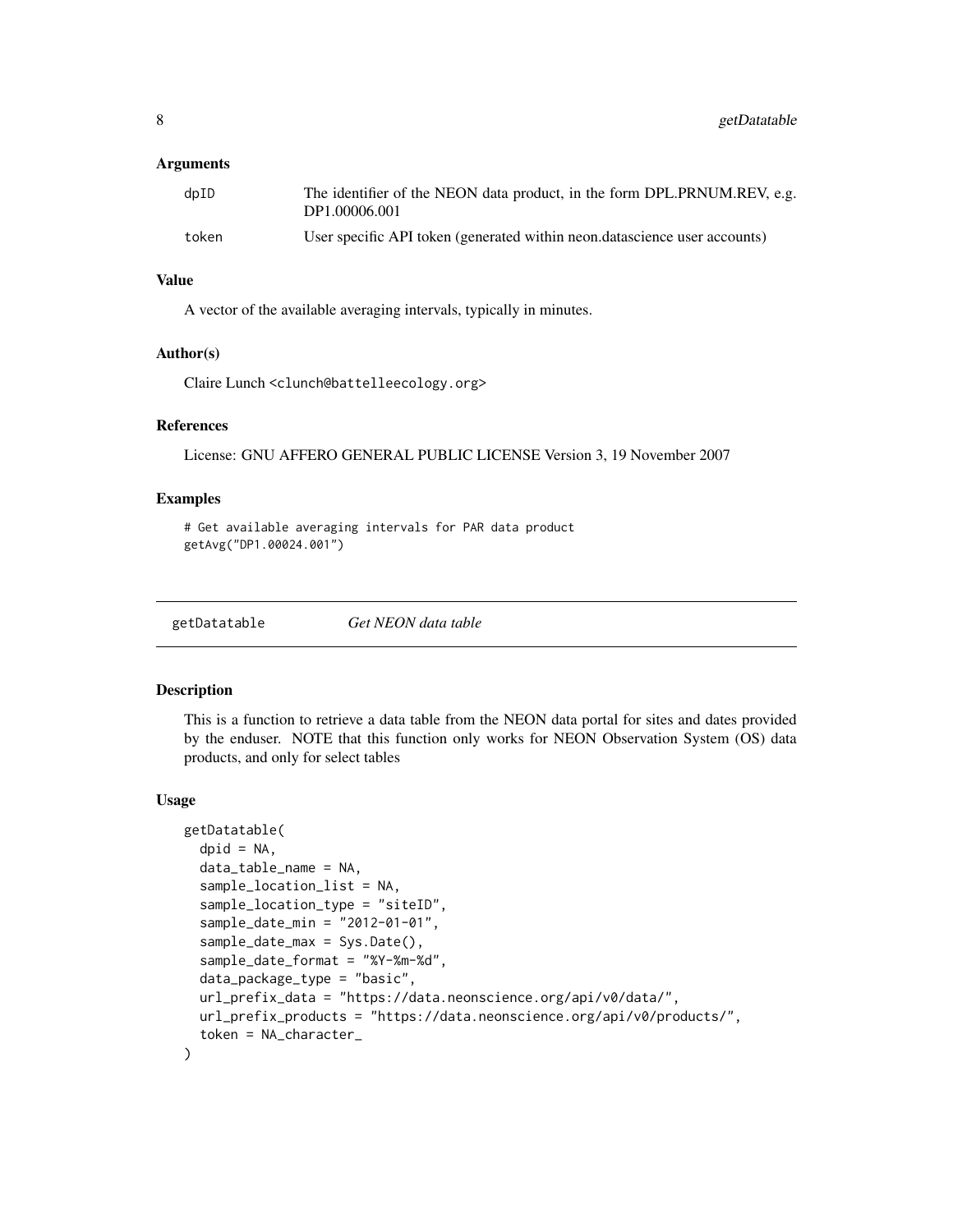# getDatatable 9

# Arguments

|                    | dpid                 | character sting for NEON data product ID                                                                                         |  |
|--------------------|----------------------|----------------------------------------------------------------------------------------------------------------------------------|--|
|                    | data_table_name      |                                                                                                                                  |  |
|                    |                      | character sting for name of the data table to download, e.g., 'sls_soilCoreCollection'                                           |  |
|                    | sample_location_list |                                                                                                                                  |  |
|                    |                      | list of sites, domains, etc. If NA, retrieve all data for the given data table / dpid<br>combination.                            |  |
|                    | sample_location_type |                                                                                                                                  |  |
|                    |                      | character sting for location type, such as 'siteID'. Must be one of the NEON<br>controlled terms. If you're unsure, use 'siteID' |  |
|                    | sample_date_min      |                                                                                                                                  |  |
|                    |                      | start date for query. Default is 1-Jan-2012, and this should capture the earliest<br>NEON data record.                           |  |
|                    | sample_date_max      |                                                                                                                                  |  |
|                    |                      | end date for query. Default is current date.                                                                                     |  |
| sample_date_format |                      |                                                                                                                                  |  |
|                    |                      | date format. Default/expected format is yyyy-mm-dd                                                                               |  |
| data_package_type  |                      |                                                                                                                                  |  |
|                    |                      | package type, either 'basic' or 'expanded'. If unsure, use 'expanded'                                                            |  |
| url_prefix_data    |                      |                                                                                                                                  |  |
|                    |                      | data endpoint for NEON API.                                                                                                      |  |
|                    | url_prefix_products  |                                                                                                                                  |  |
|                    |                      | products endpoint for NEON API.                                                                                                  |  |
|                    | token                | User specific API token (generated within neon.datascience user accounts)                                                        |  |
|                    |                      |                                                                                                                                  |  |

# Value

data frame with selected NEON data

#### Author(s)

Eric R. Sokol <esokol@battelleecology.org>

#### References

License: GNU AFFERO GENERAL PUBLIC LICENSE Version 3, 19 November 2007

# Examples

```
sls_soilCoreCollection <- getDatatable(
  sample_location_list = c('CPER','TALL'),
  sample_date_min = '2014-01-01',
  sample_date_max = '2014-02-01',
  dpid = "DP1.10086.001",
  data_table_name = 'sls_soilCoreCollection')
```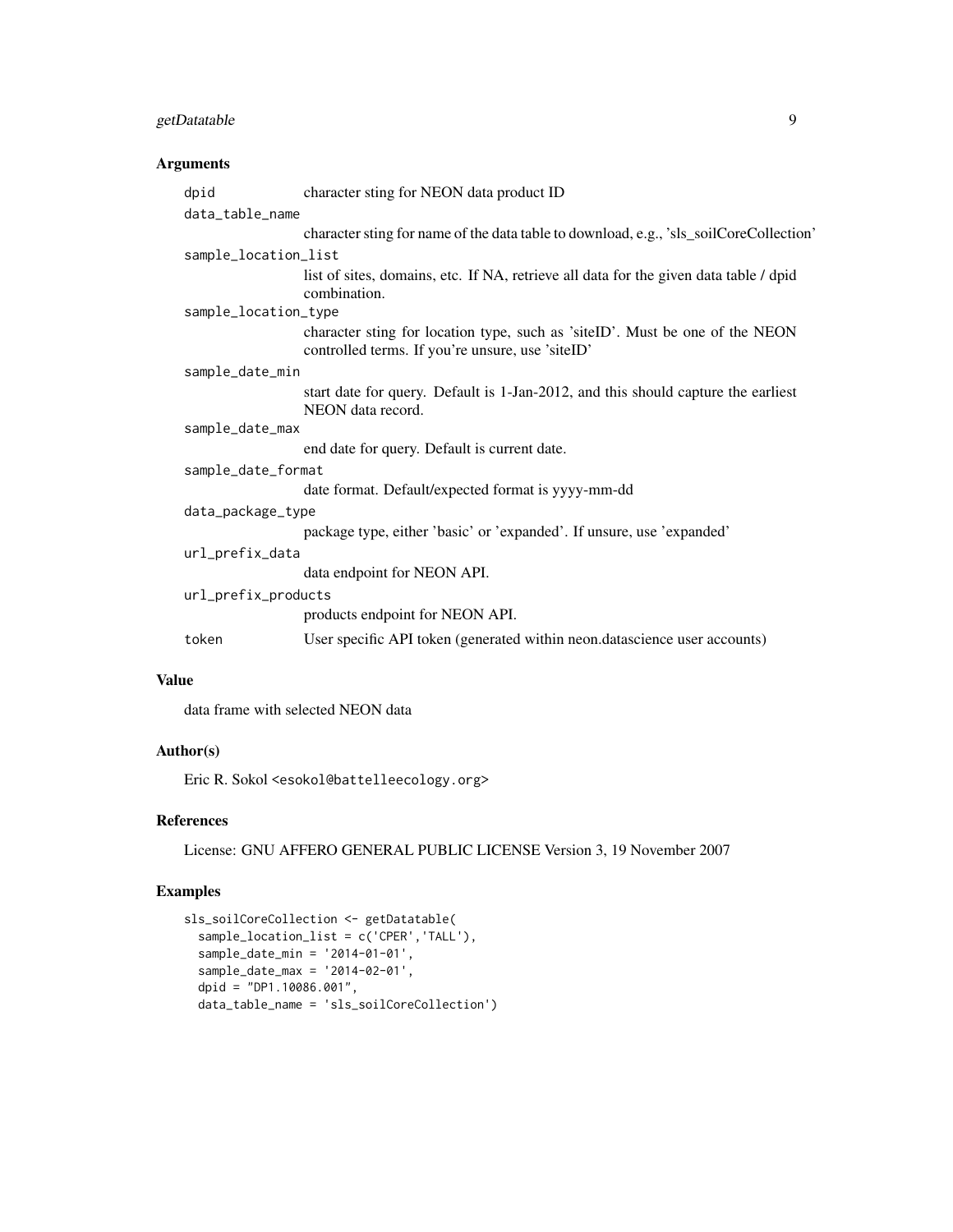<span id="page-9-0"></span>

Used to generate a data frame of available AOP files.

#### Usage

getFileUrls(m.urls, token = NA)

#### **Arguments**

| m.urls | The monthly API URL for the AOP files                                     |
|--------|---------------------------------------------------------------------------|
| token  | User specific API token (generated within neon.datascience user accounts) |

# Value

A dataframe comprised of file names, S3 URLs, file size, and download status (default  $= 0$ )

#### Author(s)

Claire Lunch <clunch@battelleecology.org> Christine Laney <claney@battelleecology.org>

# References

License: GNU AFFERO GENERAL PUBLIC LICENSE Version 3, 19 November 2007

getPackage *Get NEON data package*

# Description

Get a zipped file for a single data product, site, and year-month combination. Use the NEON data portal or API to determine data availability by data product, site, and year-month combinations.

#### Usage

```
getPackage(dpID, site_code, year_month, package = "basic", savepath = getwd())
```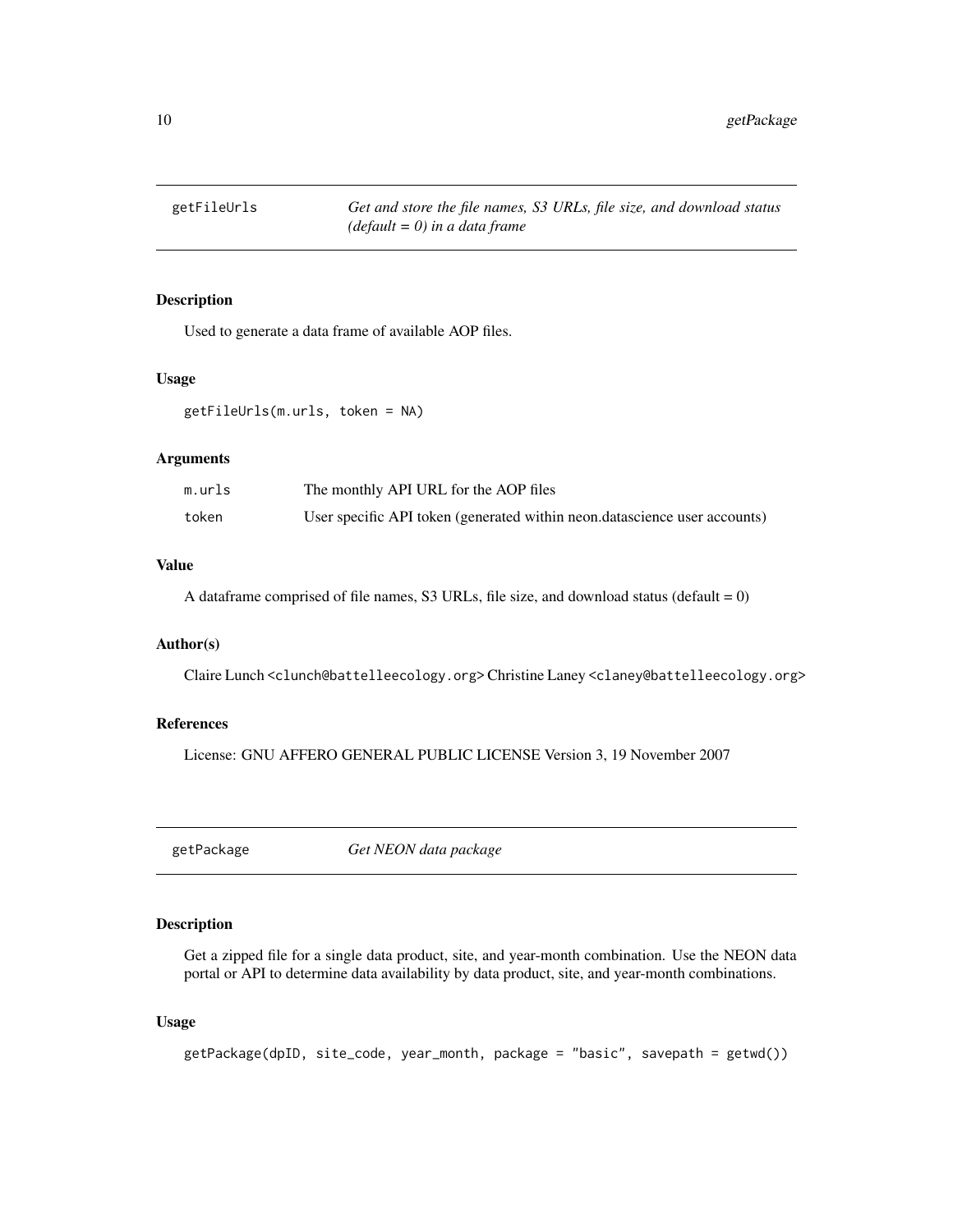# <span id="page-10-0"></span>getProductInfo 11

# Arguments

| dpID       | The identifier of the NEON data product to pull, in the form DPL.PRNUM.REV,<br>e.g. DP1.10023.001 |
|------------|---------------------------------------------------------------------------------------------------|
| site_code  | A four-letter NEON research site code, such as HEAL for Healy.                                    |
| year_month | The year and month of interest, in format YYYY-MM.                                                |
| package    | Either 'basic' or 'expanded', indicating which data package to download. De-<br>faults to basic.  |
| savepath   | The location to save the output files to                                                          |

#### Value

A zipped monthly file

# Author(s)

Christine Laney <claney@battelleecology.org>

#### References

License: GNU AFFERO GENERAL PUBLIC LICENSE Version 3, 19 November 2007

getProductInfo *Get NEON data product information*

# Description

Use the NEON API to get data product information such as availability, science team, etc.

# Usage

```
getProductInfo(dpID = "", token = NA)
```
#### Arguments

| dpID  |                                                                           |
|-------|---------------------------------------------------------------------------|
| token | User specific API token (generated within neon.datascience user accounts) |

# Value

A named list of metadata and availability information for a single data product. If the dpID argument is omitted, a table of information for all data products in the NEON catalog.

# Author(s)

Christine Laney <claney@battelleecology.org>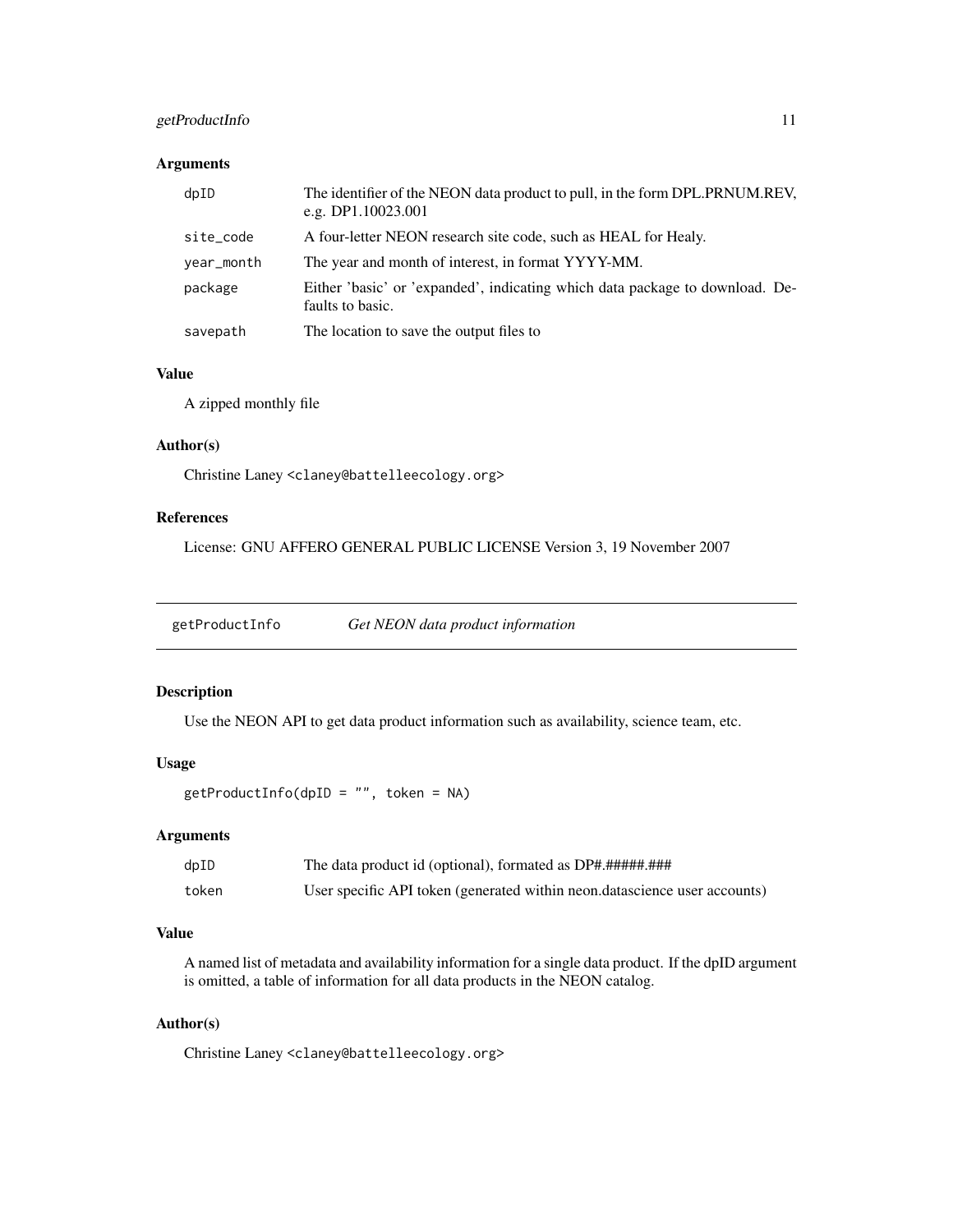# <span id="page-11-0"></span>References

License: GNU AFFERO GENERAL PUBLIC LICENSE Version 3, 19 November 2007

# Examples

# Get documentation and availability of plant foliar properties data product cfcInfo <- getProductInfo("DP1.10026.001")

getProductSensors *Get data product-sensor relationships*

# Description

Pull all data from the NEON API /products endpoint, create a data frame with data product ID, data product name, and sensor type.

#### Usage

```
getProductSensors()
```
#### Value

A data frame

# Author(s)

Christine Laney <claney@battelleecology.org>

# References

License: GNU AFFERO GENERAL PUBLIC LICENSE Version 3, 19 November 2007

# Examples

```
## Not run:
sensors <- getProductSensors()
```
## End(Not run)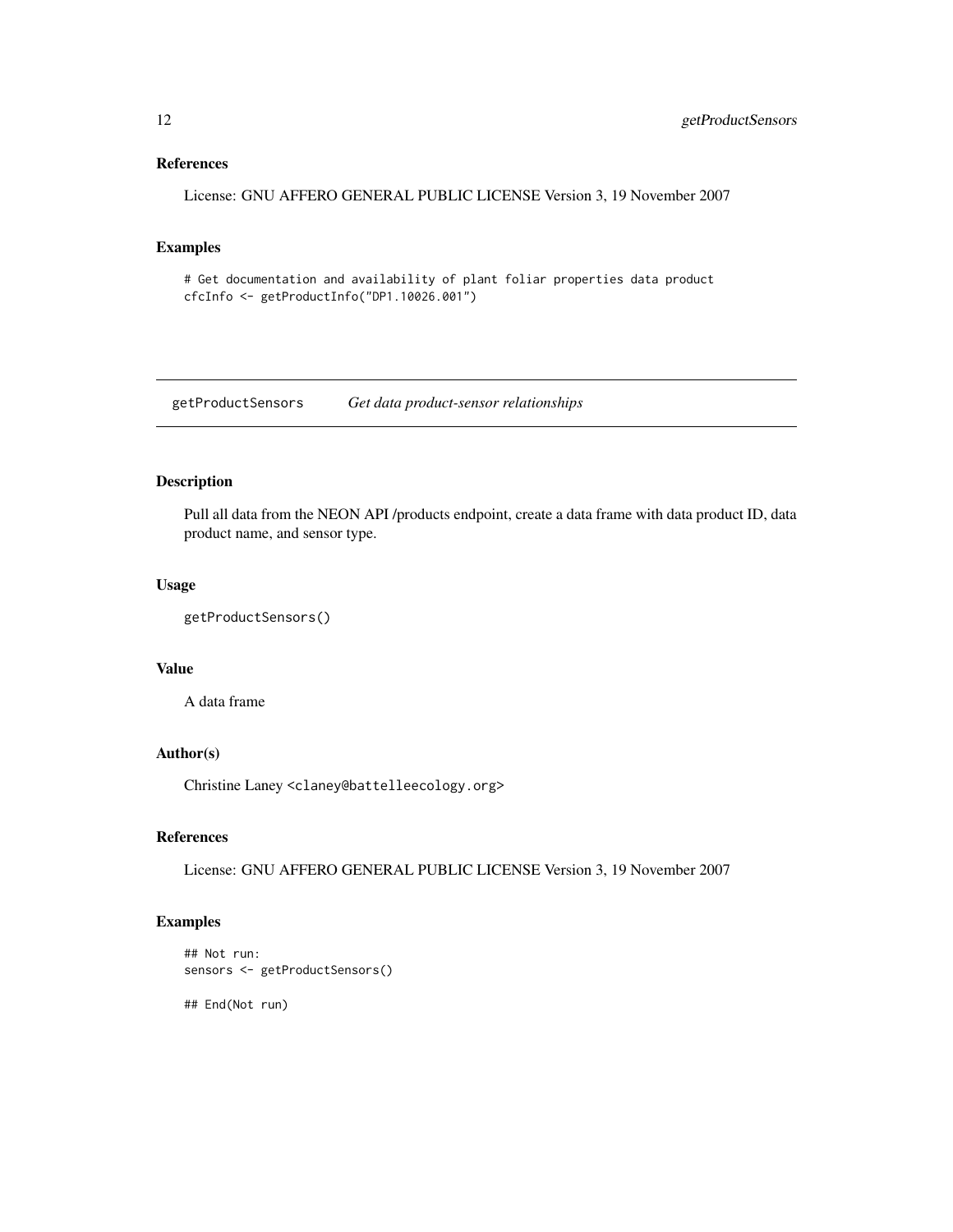<span id="page-12-0"></span>getReadmePublicationDate

*Scrape the publication date from each ReadMe file*

#### Description

Given a directory, this will recursively list all of the ReadMe files that were unzipped. This should result in a single text file with a list of all of the publication dates from the ReadMe file.

# Usage

getReadmePublicationDate(savepath, out\_filepath, dpID)

# Arguments

| savepath     | The root folder directory where the ReadMe files are located. |
|--------------|---------------------------------------------------------------|
| out_filepath | The output directory and filename.                            |
| dpID         | The data product identifier                                   |

#### Author(s)

Nathan Mietkiewicz <mietkiewicz@battelleecology.org>

# References

License: GNU AFFERO GENERAL PUBLIC LICENSE Version 3, 19 November 2007

getRecentPublication *Returns the most recent files for those that do not need stacking*

#### Description

Given a list of files, this will order and return the file with the most recent publication date.

#### Usage

```
getRecentPublication(inList)
```
# Arguments

inList The list of files.

#### Author(s)

Nathan Mietkiewicz <mietkiewicz@battelleecology.org>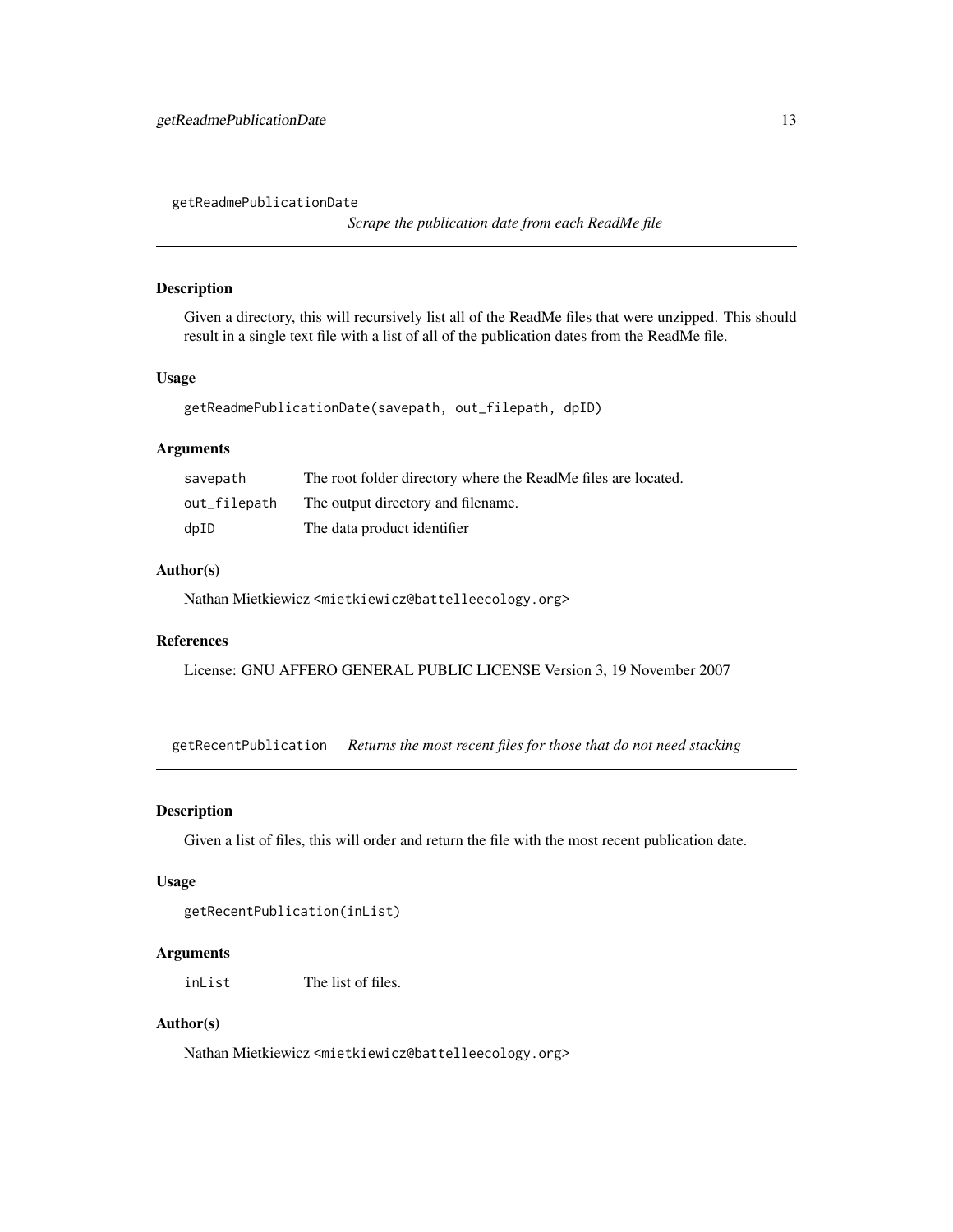#### <span id="page-13-0"></span>References

License: GNU AFFERO GENERAL PUBLIC LICENSE Version 3, 19 November 2007

getTaxonTable *Get NEON taxon table*

# Description

This is a function to retrieve a taxon table from the NEON data portal for the taxon type by the enduser.

#### Usage

```
getTaxonTable(
  taxonType = NA,
  recordReturnLimit = NA,
  stream = "true",
  token = NA
\lambda
```
# Arguments

| taxonType         | Character string for the taxonTypeCode. Must be one of ALGAE, BEETLE,                                    |
|-------------------|----------------------------------------------------------------------------------------------------------|
|                   | BIRD, FISH, HERPETOLOGY, MACROINVERTEBRATE, MOSQUITO, MOSQUITO_PATHOGENS,                                |
|                   | SMALL MAMMAL, PLANT, TICK                                                                                |
| recordReturnLimit |                                                                                                          |
|                   | Integer. The number of items to limit the result set to. If NA, will return all<br>records in table.     |
| stream            | Character string, true or false. Option to obtain the result as a stream. Utilize<br>for large requests. |
| token             | User specific API token (generated within neon.datascience user accounts)                                |

# Value

data frame with selected NEON data

# Author(s)

Eric R. Sokol <esokol@battelleecology.org>

#### References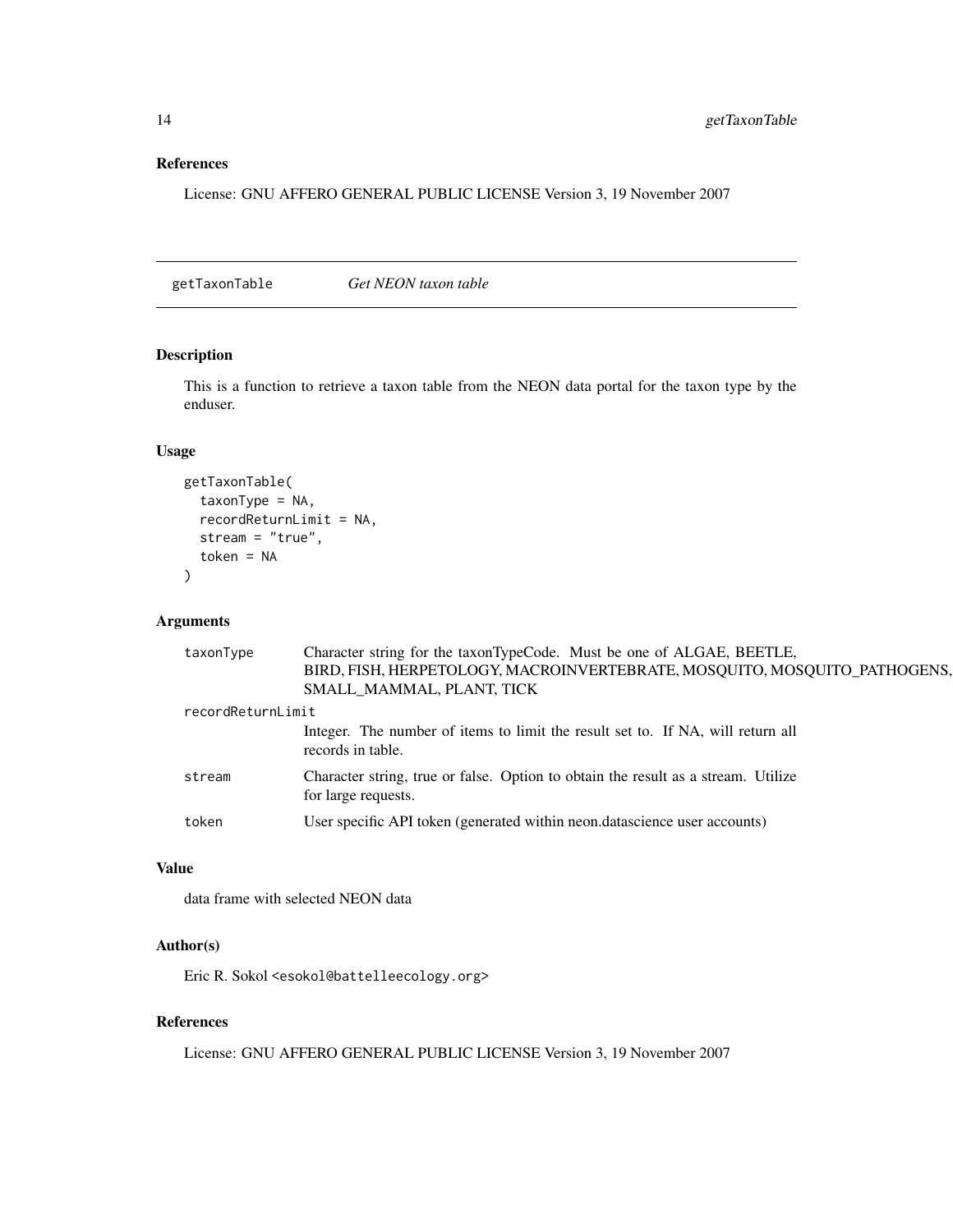# <span id="page-14-0"></span>getTileUrls 15

# Examples

```
# taxonTypeCode must be one of
# ALGAE, BEETLE, BIRD, FISH,
# HERPETOLOGY, MACROINVERTEBRATE,
# MOSQUITO, MOSQUITO_PATHOGENS,
# SMALL_MAMMAL, PLANT, TICK
#################################
# return the first 4 fish records
taxa_table <- getTaxonTable('FISH', recordReturnLimit = 4)
```

| getTileUrls | Get and store the file names, S3 URLs, file size, and download status |
|-------------|-----------------------------------------------------------------------|
|             | $(default = 0)$ in a data frame                                       |

# Description

Produces a data frame that is populated by available tiles for the AOP product.

#### Usage

```
getTileUrls(m.urls, tileEasting, tileNorthing, token = NA_character_)
```
# Arguments

| m.urls       | The monthly API URL for the AOP tile.                                                     |
|--------------|-------------------------------------------------------------------------------------------|
| tileEasting  | A vector containing the easting UTM coordinates of the locations to download.             |
| tileNorthing | A vector containing the northing UTM coordinates of the locations to download.            |
| token        | User specific API token (generated within neon.datascience user accounts). Op-<br>tional. |

#### Value

A dataframe comprised of file names, S3 URLs, file size, and download status (default  $= 0$ )

#### Author(s)

Claire Lunch <clunch@battelleecology.org> Christine Laney <claney@battelleecology.org>

#### References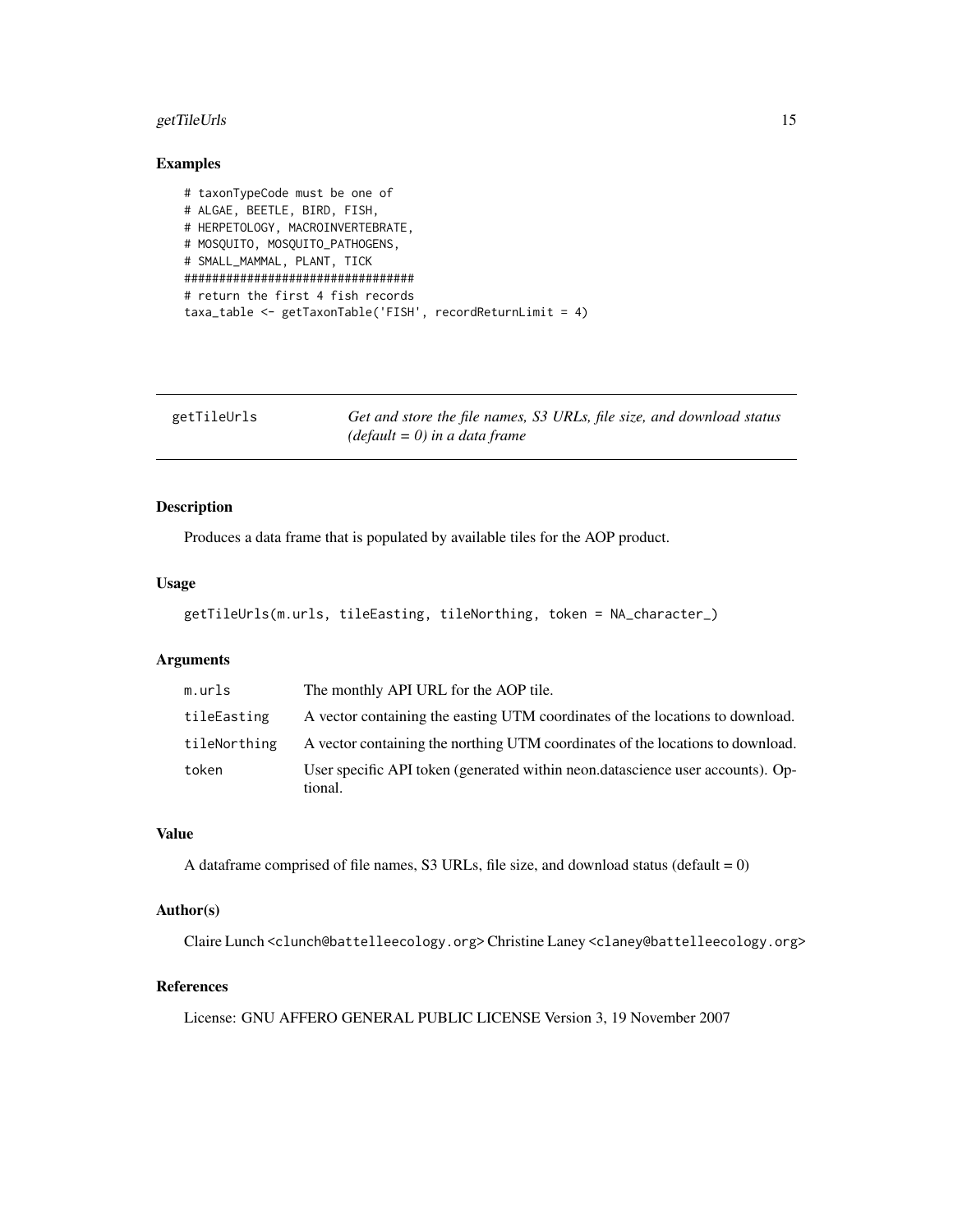<span id="page-15-0"></span>

Most IS products are available at multiple time intervals; get a list of what's available for a given data product

#### Usage

getTimeIndex(dpID, token = NA\_character\_)

#### Arguments

| $d$ p $ID$ | The identifier of the NEON data product, in the form DPL.PRNUM.REV, e.g.  |
|------------|---------------------------------------------------------------------------|
|            | DP1.00006.001                                                             |
| token      | User specific API token (generated within neon.datascience user accounts) |

#### Value

A vector of the available time intervals, typically in minutes.

#### Author(s)

Claire Lunch <clunch@battelleecology.org>

#### References

License: GNU AFFERO GENERAL PUBLIC LICENSE Version 3, 19 November 2007

#### Examples

# Get available time intervals for PAR data product getTimeIndex("DP1.00024.001")

getVarsEddy *Extract list of eddy covariance tables from HDF5 files*

#### Description

Extracts a list of table metadata from a single HDF5 file. Specific to eddy covariance data product: DP4.00200.001. Can inform inputs to stackEddy(); variables listed in 'name' are available inputs to the 'var' parameter in stackEddy().

#### Usage

getVarsEddy(filepath)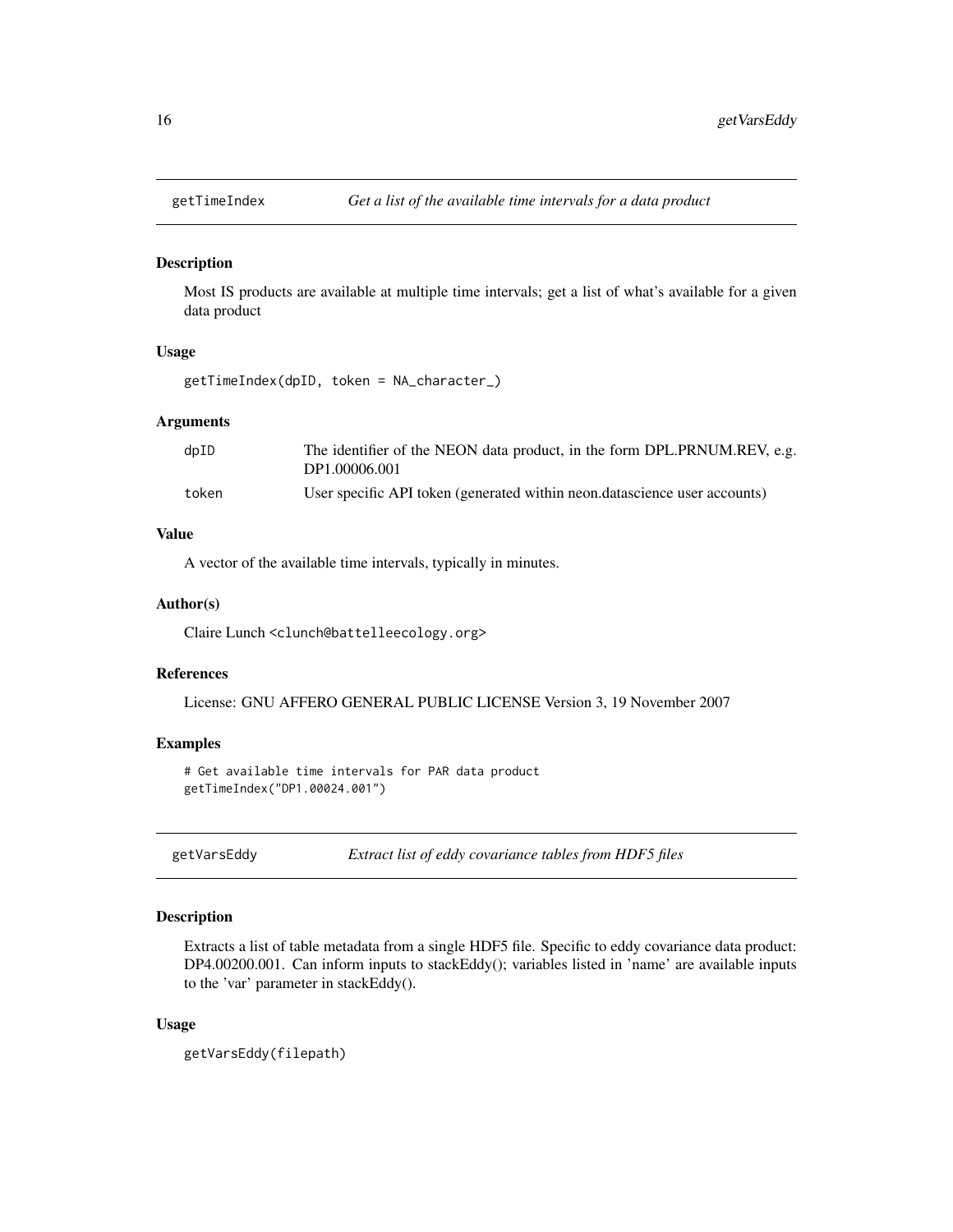# <span id="page-16-0"></span>getZipUrls 17

# Arguments

filepath The folder containing the H5 file [character]

#### Value

A data frame of the metadata for each data table in the HDF5 file

#### Author(s)

Claire Lunch <clunch@battelleecology.org>

#### References

License: GNU AFFERO GENERAL PUBLIC LICENSE Version 3, 19 November 2007

# Examples

```
## Not run:
# read variables from a file in a hypothetical filepath
ec.vars <- getVarsEddy(filepath='/data/NEON.D19.BONA.DP4.00200.001.nsae.2017-12.basic.h5')
```
## End(Not run)

| getZipUrls | Get and store the file names, S3 URLs, file size, and download status |
|------------|-----------------------------------------------------------------------|
|            | $(default = 0)$ in a data frame                                       |

# Description

Used to generate a data frame of available zipfile URLs.

# Usage

```
getZipUrls(month.urls, avg, package, dpID, messages, token = NA_character_)
```
# Arguments

| month.urls | The monthly API URL for the URL files                                     |
|------------|---------------------------------------------------------------------------|
| avg        | Global variable for averaging interval                                    |
| package    | Global varaible for package type (basic or expanded)                      |
| dpID       | Global variable for data product ID                                       |
| messages   | Error/warning messages from previous steps                                |
| token      | User specific API token (generated within neon.datascience user accounts) |

# Value

A dataframe comprised of file names, S3 URLs, file size, and download status (default =  $0$ )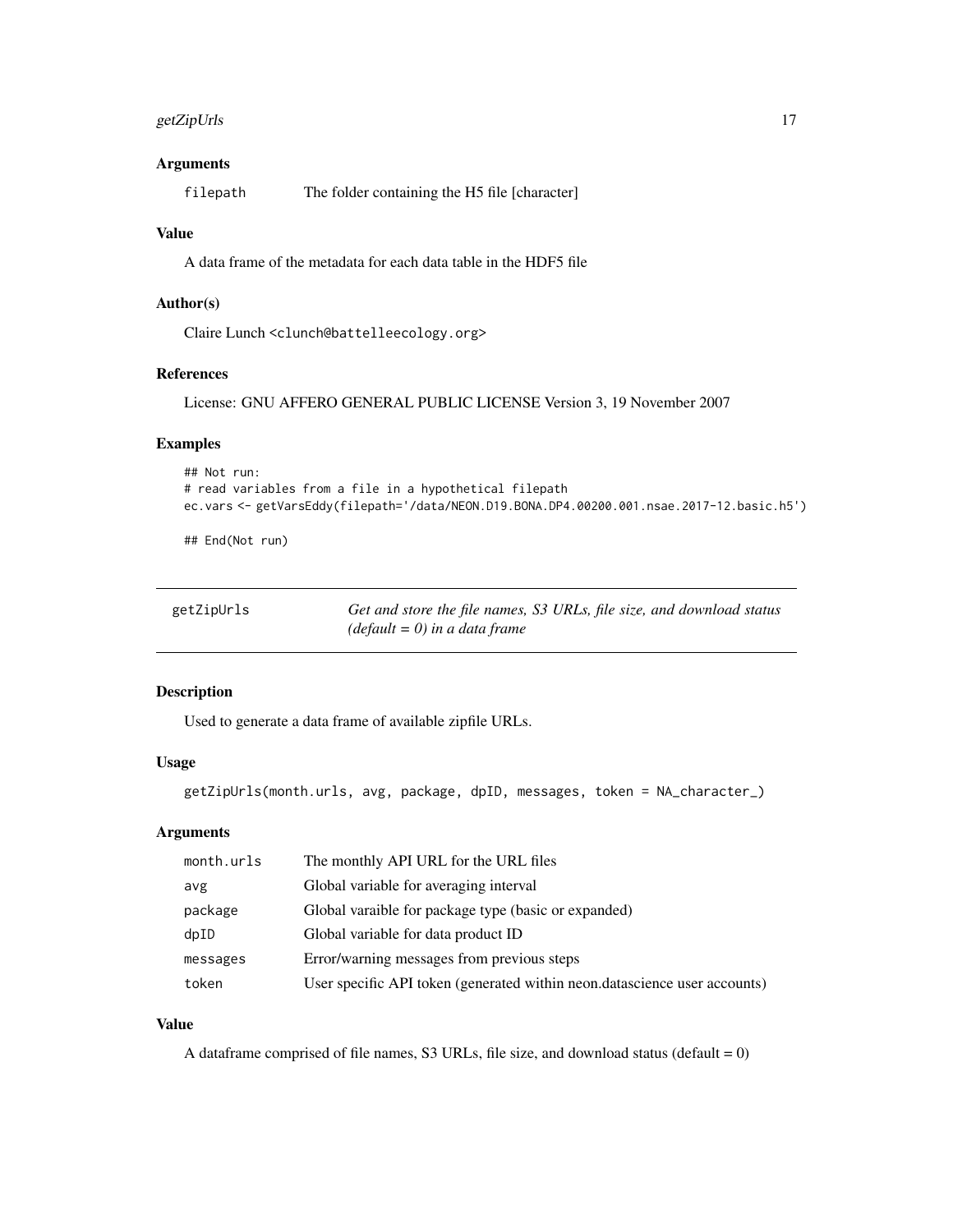#### <span id="page-17-0"></span>Author(s)

Claire Lunch <clunch@battelleecology.org> Christine Laney <claney@battelleecology.org>

#### References

License: GNU AFFERO GENERAL PUBLIC LICENSE Version 3, 19 November 2007

listFilesInZip *Get a data frame with the names of all files within a zipped NEON data package*

# Description

Given the top level zip file, return dataframe of all of the files within it without unzipping the file

#### Usage

```
listFilesInZip(zippath)
```
# Arguments

zippath The path to a zip file

#### Value

A list of filenames within the given zip file

# Author(s)

Christine Laney <claney@battelleecology.org>

# References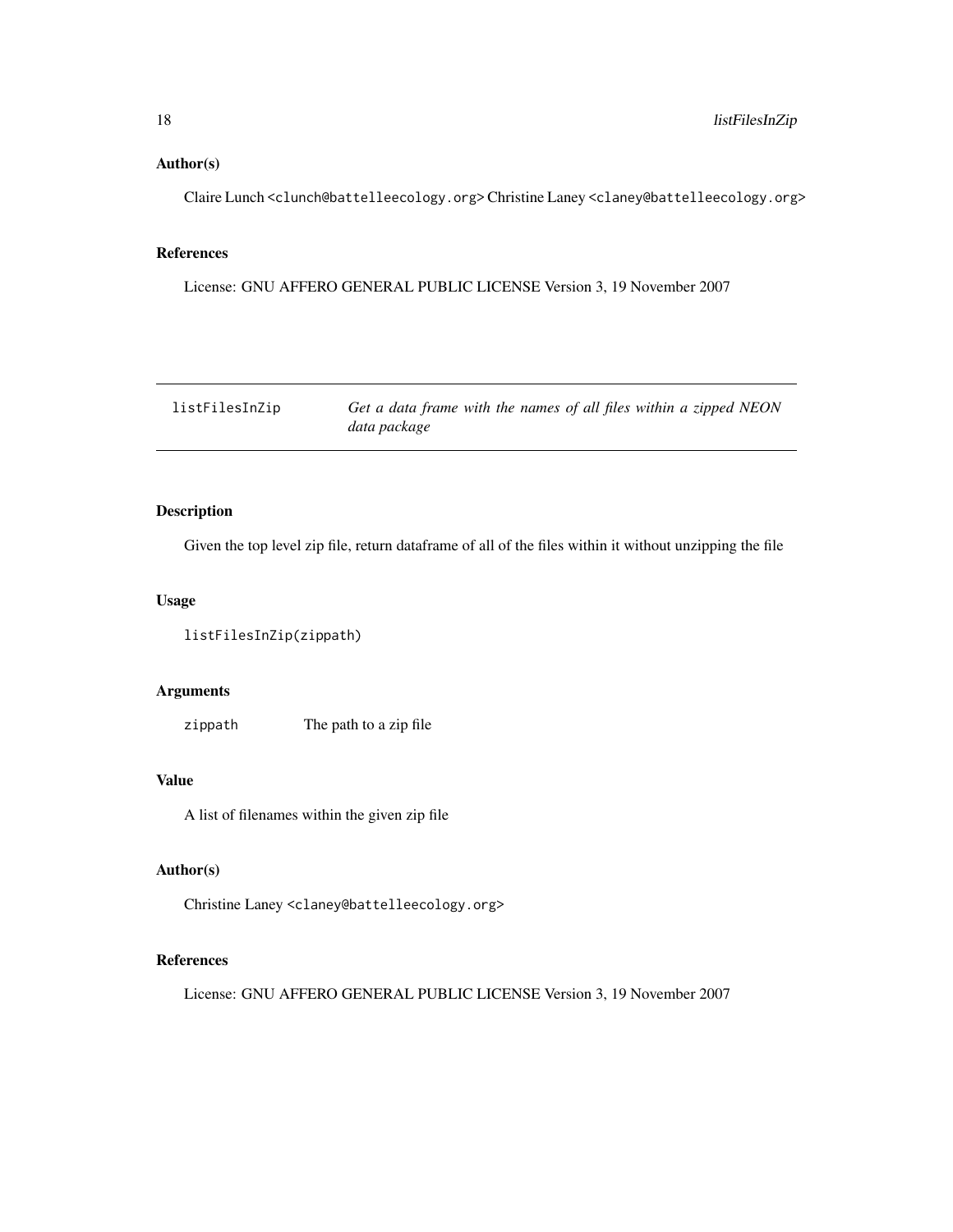<span id="page-18-0"></span>

Given the data frame of all the files within the top level zip file, return an array of just the zip file names (no pdf, xml, or other files).

#### Usage

```
listZipfiles(zippath)
```
# Arguments

zippath The path to a zip file

# Value

An array of all zip files contained within the focal zip file

#### Author(s)

Christine Laney <claney@battelleecology.org>

# References

License: GNU AFFERO GENERAL PUBLIC LICENSE Version 3, 19 November 2007

| loadByProduct | Get files from NEON API, stack tables, and load into the current envi- |
|---------------|------------------------------------------------------------------------|
|               | ronment                                                                |

#### Description

Pull files from the NEON API, by data product, merge data for each table, and read into the current R environment

#### Usage

```
loadByProduct(
  dpID,
  site = "all",startdate = NA,
  enddate = NA,
  package = "basic",
  timeIndex = "all",
```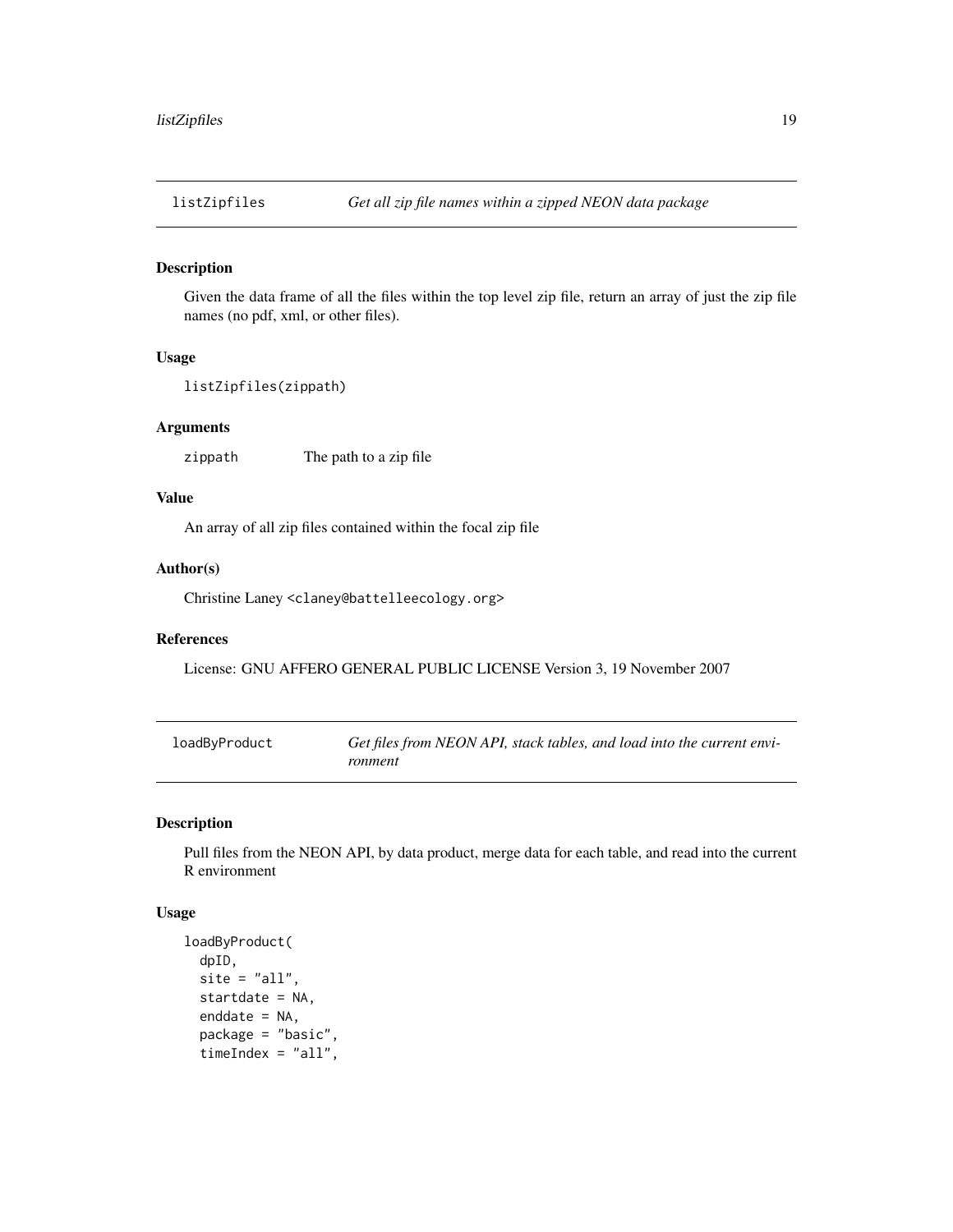```
check.size = TRUE,
 nCores = 1,
  forceParallel = FALSE,
  token = NA,
 avg = NA)
```
#### Arguments

| dpID          | The identifier of the NEON data product to pull, in the form DPL.PRNUM.REV,<br>e.g. DP1.10023.001                                                                               |
|---------------|---------------------------------------------------------------------------------------------------------------------------------------------------------------------------------|
| site          | Either the string 'all', meaning all available sites, or a character vector of 4-letter<br>NEON site codes, e.g. c('ONAQ','RMNP'). Defaults to all.                             |
| startdate     | Either NA, meaning all available dates, or a character vector in the form YYYY-<br>MM, e.g. 2017-01. Defaults to NA.                                                            |
| enddate       | Either NA, meaning all available dates, or a character vector in the form YYYY-<br>MM, e.g. 2017-01. Defaults to NA.                                                            |
| package       | Either 'basic' or 'expanded', indicating which data package to download. De-<br>faults to basic.                                                                                |
| timeIndex     | Either the string 'all', or the time index of data to download, in minutes. Only<br>applicable to sensor (IS) data. Defaults to 'all'.                                          |
| check.size    | T or F, should the user approve the total file size before downloading? De-<br>faults to T. When working in batch mode, or other non-interactive workflow, use<br>check.size=F. |
| nCores        | The number of cores to parallelize the stacking procedure. By default it is set to<br>a single core.                                                                            |
| forceParallel | If the data volume to be processed does not meet minimum requirements to run<br>in parallel, this overrides. Set to FALSE as default.                                           |
| token         | User specific API token (generated within neon.datascience user accounts)                                                                                                       |
| avg           | Deprecated; use timeIndex                                                                                                                                                       |

#### Details

All available data meeting the query criteria will be downloaded. Most data products are collected at only a subset of sites, and dates of collection vary. Consult the NEON data portal for sampling details. Dates are specified only to the month because NEON data are provided in monthly packages. Any month included in the search criteria will be included in the download. Start and end date are inclusive.

#### Value

A named list of all the data tables in the data product downloaded, plus a validation file and a variables file, as available.

#### Author(s)

Claire Lunch <clunch@battelleecology.org>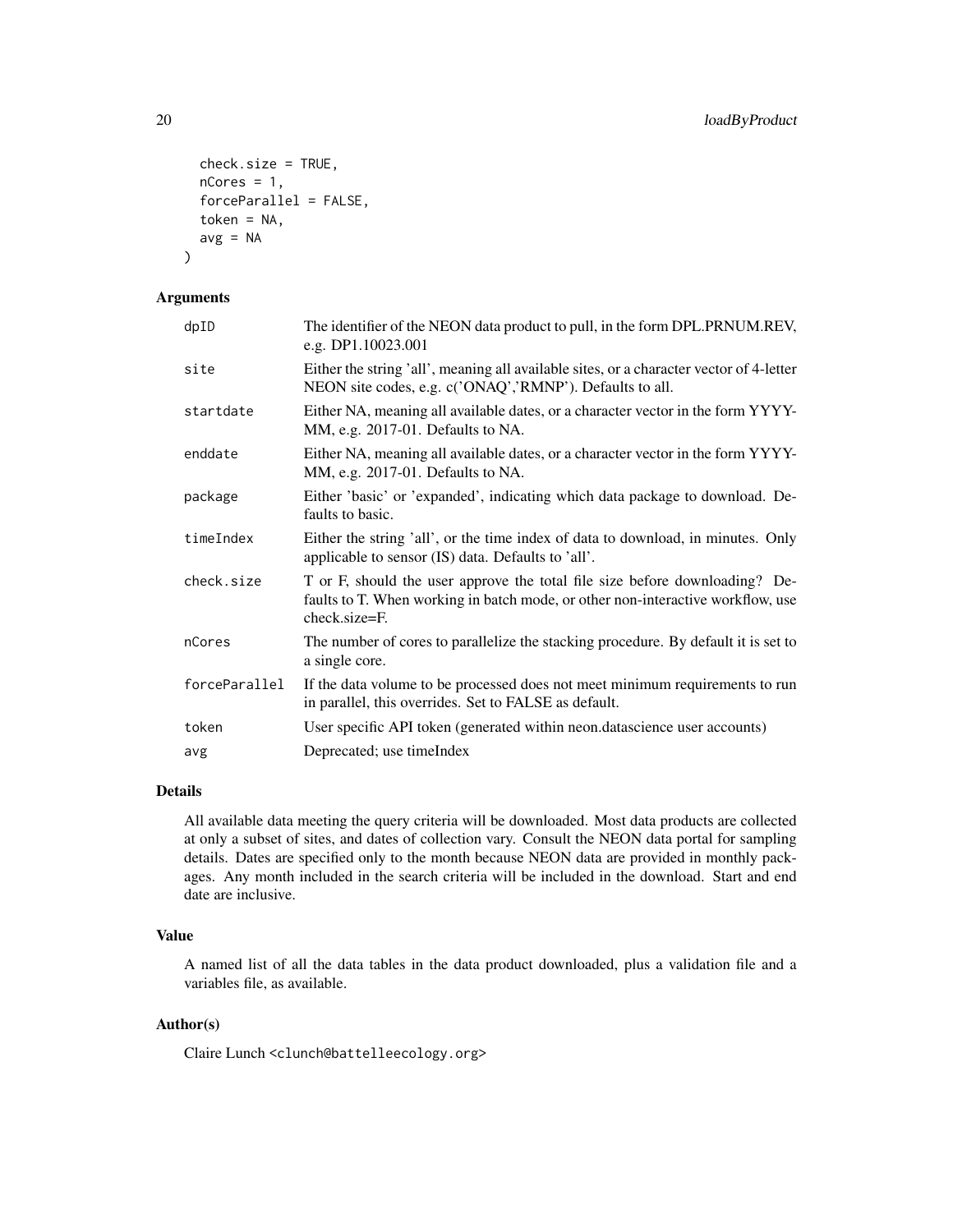# <span id="page-20-0"></span>quietMessages 21

#### References

License: GNU AFFERO GENERAL PUBLIC LICENSE Version 3, 19 November 2007

# Examples

```
## Not run:
# To download plant foliar properties data from all sites, expanded data package:
cfc <- loadByProduct(dpID="DP1.10026.001", site="all", package="expanded")
```
## End(Not run)

quietMessages *Will suppress all output messages, while retaining the output dataframe*

#### Description

Used to quiet all output messages

#### Usage

```
quietMessages(toBeQuieted)
```
# Arguments

toBeQuieted Input to be quieted

#### Value

The expected output without associated messages/warnings.

#### Author(s)

Nate Mietkiewicz <mietkiewicz@battelleecology.org>

# References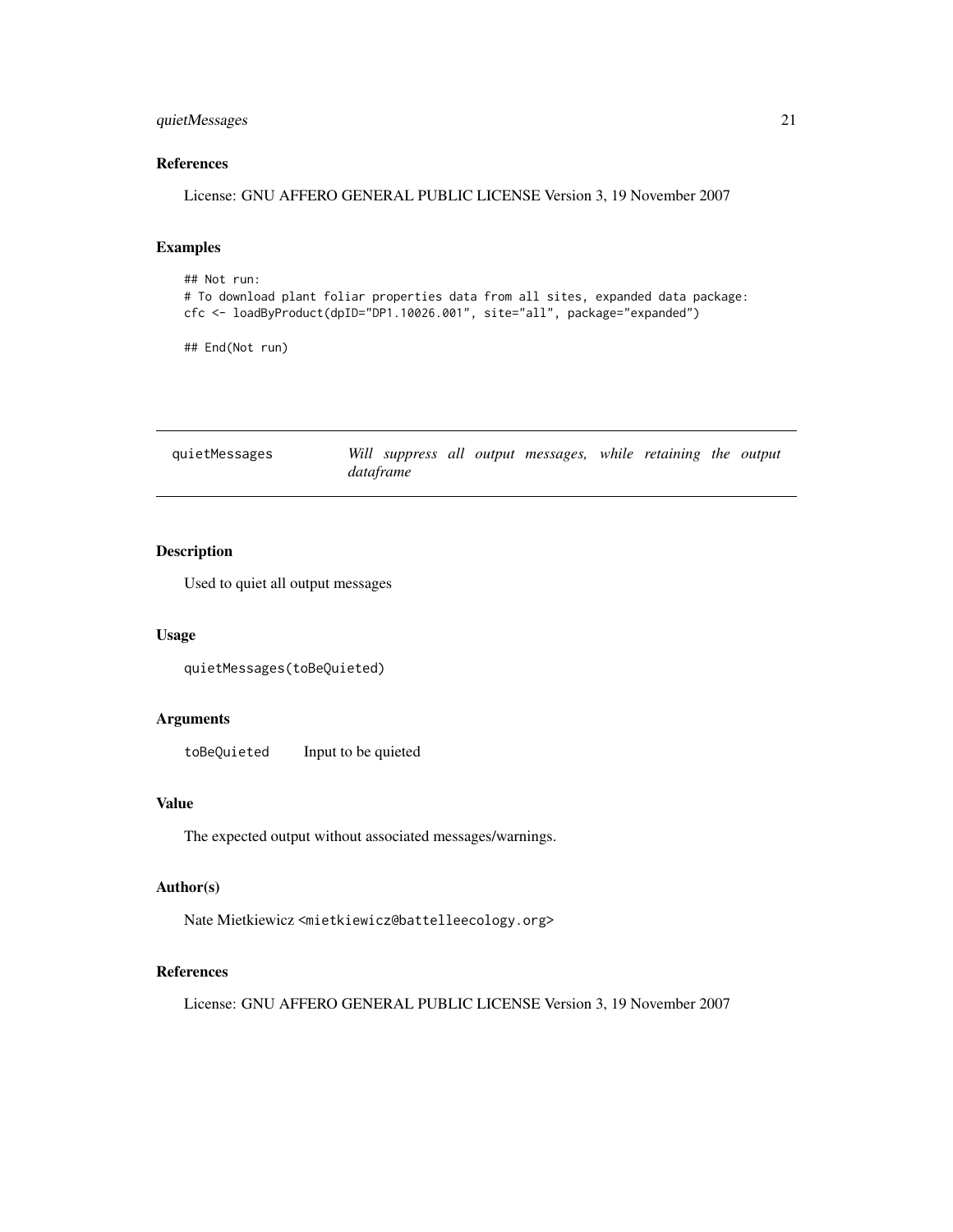<span id="page-21-0"></span>

Load a table into R, assigning classes to each column based on data types in variables file; or convert a table already loaded

#### Usage

readTableNEON(dataFile, varFile)

# Arguments

| dataFile | A data frame containing a NEON data table, or the filepath to a data table to<br>load                   |
|----------|---------------------------------------------------------------------------------------------------------|
| varFile  | A data frame containing the corresponding NEON variables file, or the filepath<br>to the variables file |

#### Value

A data frame of a NEON data table, with column classes assigned by data type

#### Author(s)

Claire Lunch <clunch@battelleecology.org>

# References

License: GNU AFFERO GENERAL PUBLIC LICENSE Version 3, 19 November 2007

shared\_aquatic *Terrestrial-aquatic shared data information*

# Description

A dataset containing NEON site codes and data product IDs for places where meteorological data from terrestrial sites are used as the data of record for nearby aquatic sites as well.

#### Usage

shared\_aquatic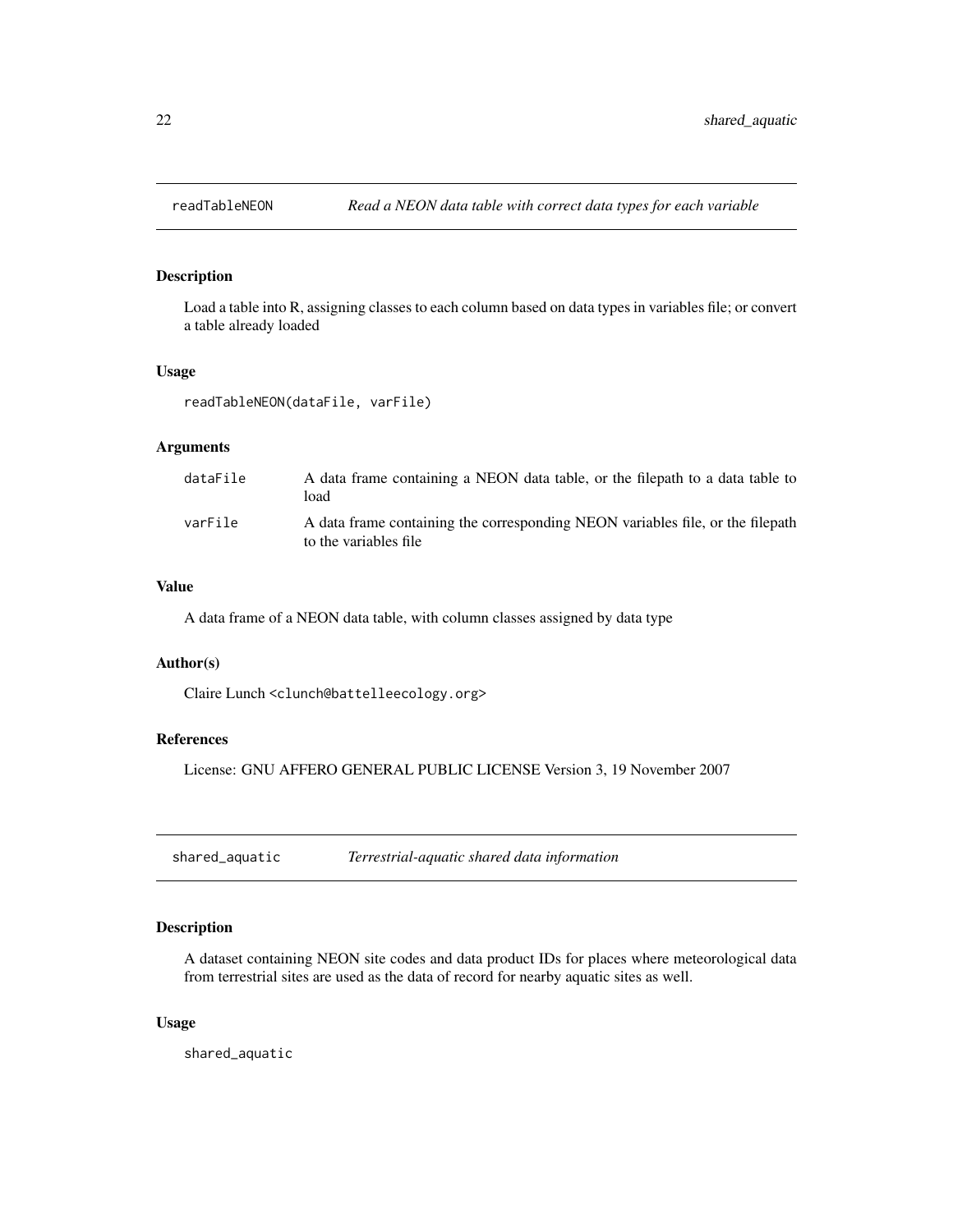# <span id="page-22-0"></span>shared\_flights 23

# Format

A data frame with 3 variables:

- site site code of a NEON aquatic site
- towerSite site code of the NEON terrestrial site used as the data source for the corresponding aquatic site
- product Data product ID of the data products to which the corresponding terrestrial-aquatic site relationship relates

#### Source

NEON site layouts and spatial design

shared\_flights *Flight coverage information*

# Description

A dataset containing NEON site codes for places where a single AOP flight may cover multiple sites

#### Usage

shared\_flights

#### Format

A data frame with 2 variables:

site site code of a NEON site

flightSite site code that matches the file naming for flights that may include "site"

#### Source

NEON flight plans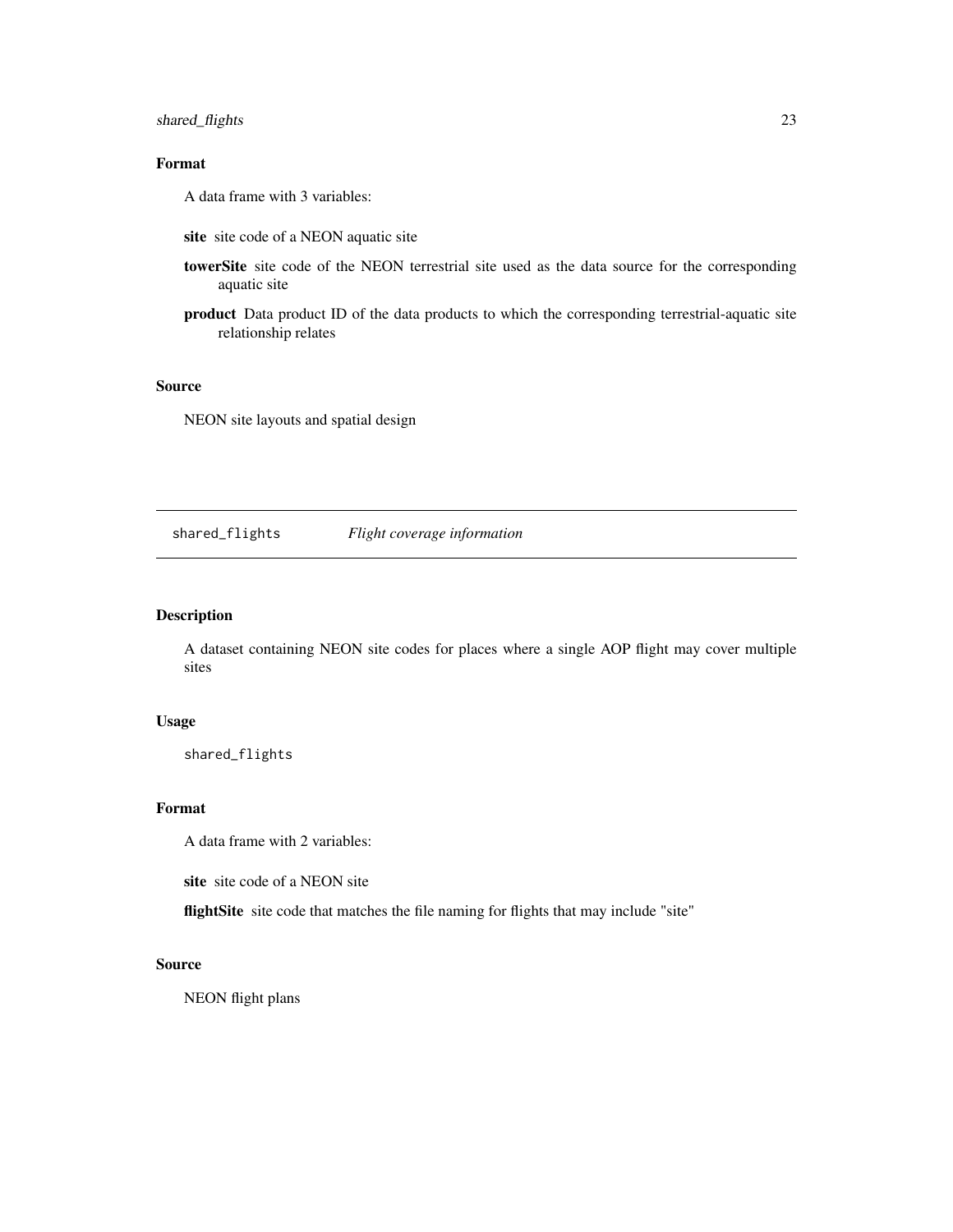<span id="page-23-0"></span>

Given a zipped data file, do a full join of all data files, grouped by table type. This should result in a small number of large files.

#### Usage

```
stackByTable(
  filepath,
  savepath = NA,
  folder = FALSE,
  saveUnzippedFiles = FALSE,
  dpID = NA,
  package = NA,
  nCores = 1
\mathcal{E}
```
# Arguments

| filepath          | The location of the zip file.                                                                                                                                                                                               |  |
|-------------------|-----------------------------------------------------------------------------------------------------------------------------------------------------------------------------------------------------------------------------|--|
| savepath          | The location to save the output files to                                                                                                                                                                                    |  |
| folder            | T or F: does the filepath point to a parent, unzipped folder, or a zip file? If<br>F, assumes the filepath points to a zip file. Defaults to F. No longer needed;<br>included for back compatibility.                       |  |
| saveUnzippedFiles |                                                                                                                                                                                                                             |  |
|                   | T or F: should the unzipped monthly data folders be retained?                                                                                                                                                               |  |
| dpID              | Data product ID of product to stack. Ignored and determined from data unless<br>input is a vector of files, generally via stackFromStore().                                                                                 |  |
| package           | Data download package, either basic or expanded. Ignored and determined from<br>data unless input is a vector of files, generally via stackFromStore().                                                                     |  |
| nCores            | The number of cores to parallelize the stacking procedure. To automatically use<br>the maximum number of cores on your machine we suggest setting nCores=parallel::detectCores().<br>By default it is set to a single core. |  |

# Value

All files are unzipped and one file for each table type is created and written. If savepath="envt" is specified, output is a named list of tables; otherwise, function output is null and files are saved to the location specified.

#### Author(s)

Christine Laney <claney@battelleecology.org> Claire Lunch <clunch@battelleecology.org>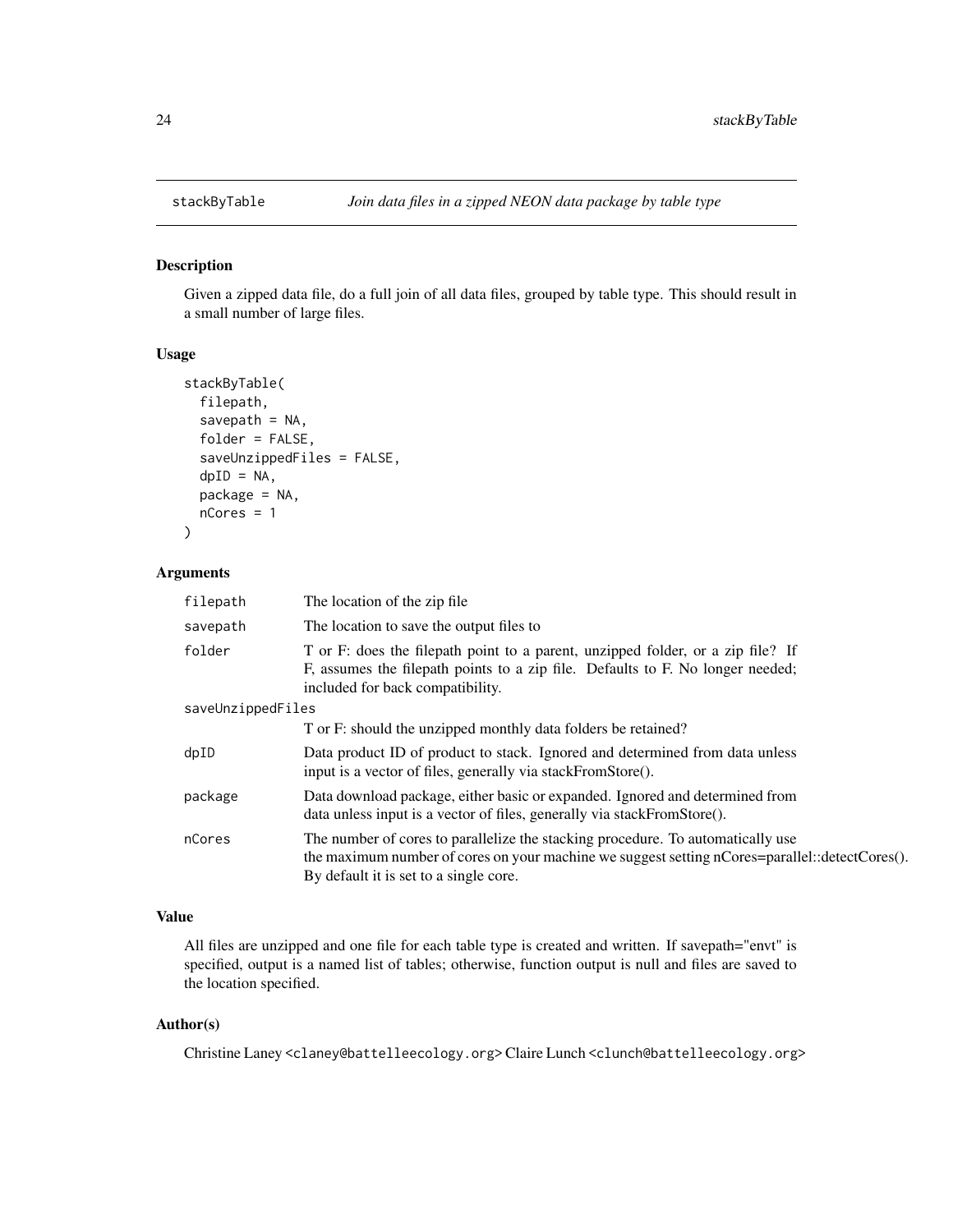# <span id="page-24-0"></span>References

License: GNU AFFERO GENERAL PUBLIC LICENSE Version 3, 19 November 2007

#### Examples

```
## Not run:
# To unzip and merge files downloaded from the NEON Data Portal
stackByTable("~/NEON_par.zip")
# To unzip and merge files downloaded using zipsByProduct()
stackByTable("~/filesToStack00024")
```

```
## End(Not run)
```
stackDataFilesParallel

*Join data files in a unzipped NEON data package by table type*

#### Description

Given a folder of unzipped files (unzipped NEON data file), do a full join of all data files, grouped by table type. This should result in a small number of large files.

#### Usage

```
stackDataFilesParallel(folder, nCores = 1, dpID)
```
# Arguments

| folder | The location of the data                                                                                                                                                                                                                                                                                                             |
|--------|--------------------------------------------------------------------------------------------------------------------------------------------------------------------------------------------------------------------------------------------------------------------------------------------------------------------------------------|
| nCores | The number of cores to parallelize the stacking procedure. To automatically use<br>the maximum number of cores on your machine we suggest setting 'nCores=parallel::detectCores()'.<br>By default it is set to a single core. If the files are less than 25000 bytes the<br>user defined nCores will be overridden to a single core. |
| dpID   | The data product identifier                                                                                                                                                                                                                                                                                                          |

#### Value

One file for each table type is created and written.

#### Author(s)

Christine Laney <claney@battelleecology.org>

#### References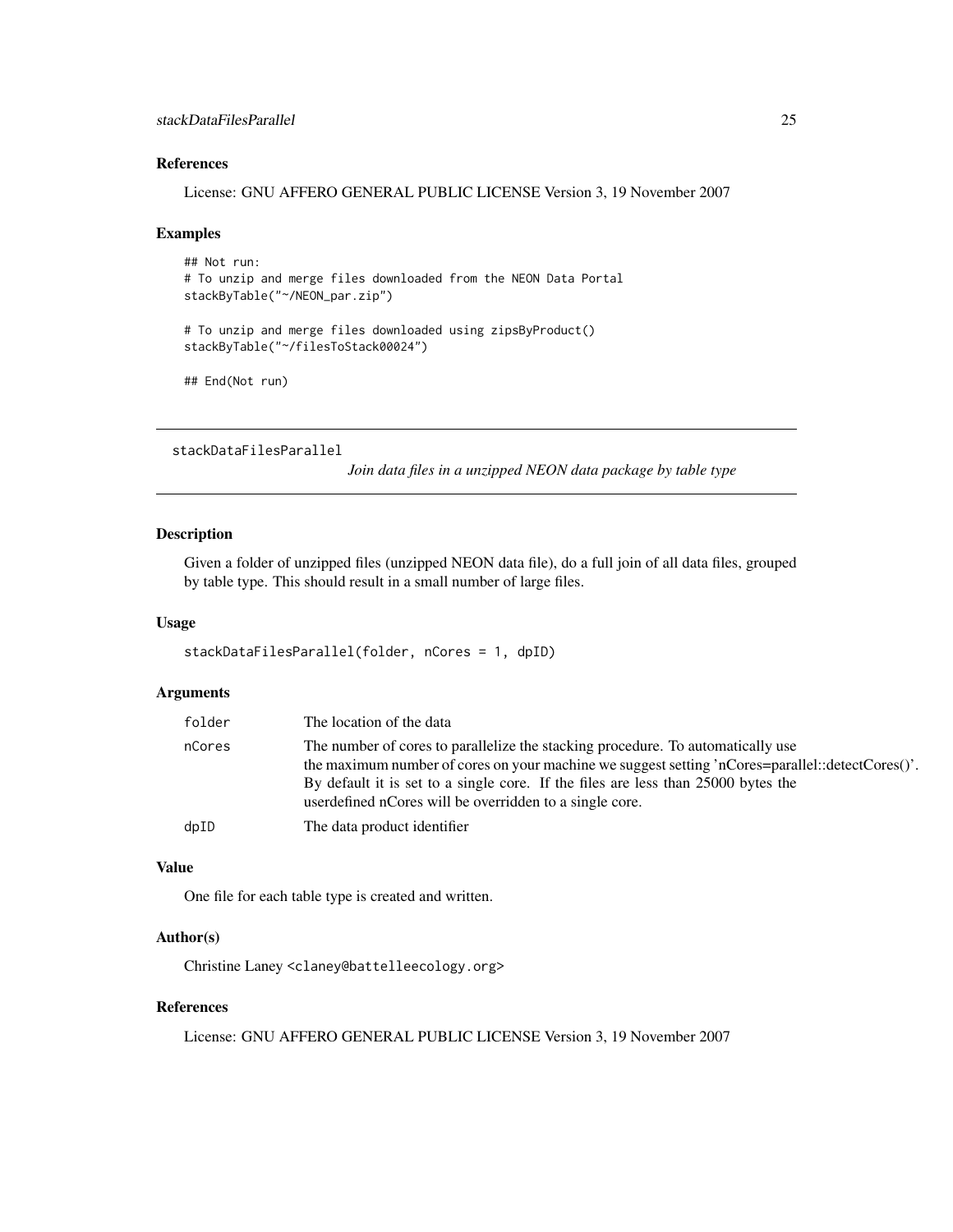<span id="page-25-0"></span>

Convert data of choice from HDF5 to tabular format. Specific to eddy covariance data product: DP4.00200.001

#### Usage

```
stackEddy(filepath, level = "dp04", var = NA, avg = NA)
```
#### Arguments

| filepath | One of: a folder containing NEON EC H5 files, a zip file of DP4.00200.001<br>data downloaded from the NEON data portal, a folder of DP4.00200.001 data<br>downloaded by the neonUtilities::zipsByProduct() function, or a single NEON<br>EC H <sub>5</sub> file [character] |
|----------|-----------------------------------------------------------------------------------------------------------------------------------------------------------------------------------------------------------------------------------------------------------------------------|
| level    | The level of data to extract; one of $dp01$ , $dp02$ , $dp03$ , $dp04$ [character]                                                                                                                                                                                          |
| var      | The variable set to extract, e.g. co2Turb [character]                                                                                                                                                                                                                       |
| avg      | The averaging interval to extract, in minutes [numeric]                                                                                                                                                                                                                     |

#### Details

Given a filepath containing H5 files of DP4.00200.001 data, extracts variables, stacks data tables over time, and joins variables into a single table. For data product levels 2-4 (dp02, dp03, dp04), joins all available data, except for the flux footprint data in the expanded package. For dp01, an averaging interval and a set of variable names must be provided as inputs.

#### Value

A named list of data frames. One data frame per site, plus one data frame containing the metadata (objDesc) table and one data frame containing units for each variable (variables).

#### Author(s)

Claire Lunch <clunch@battelleecology.org>

#### References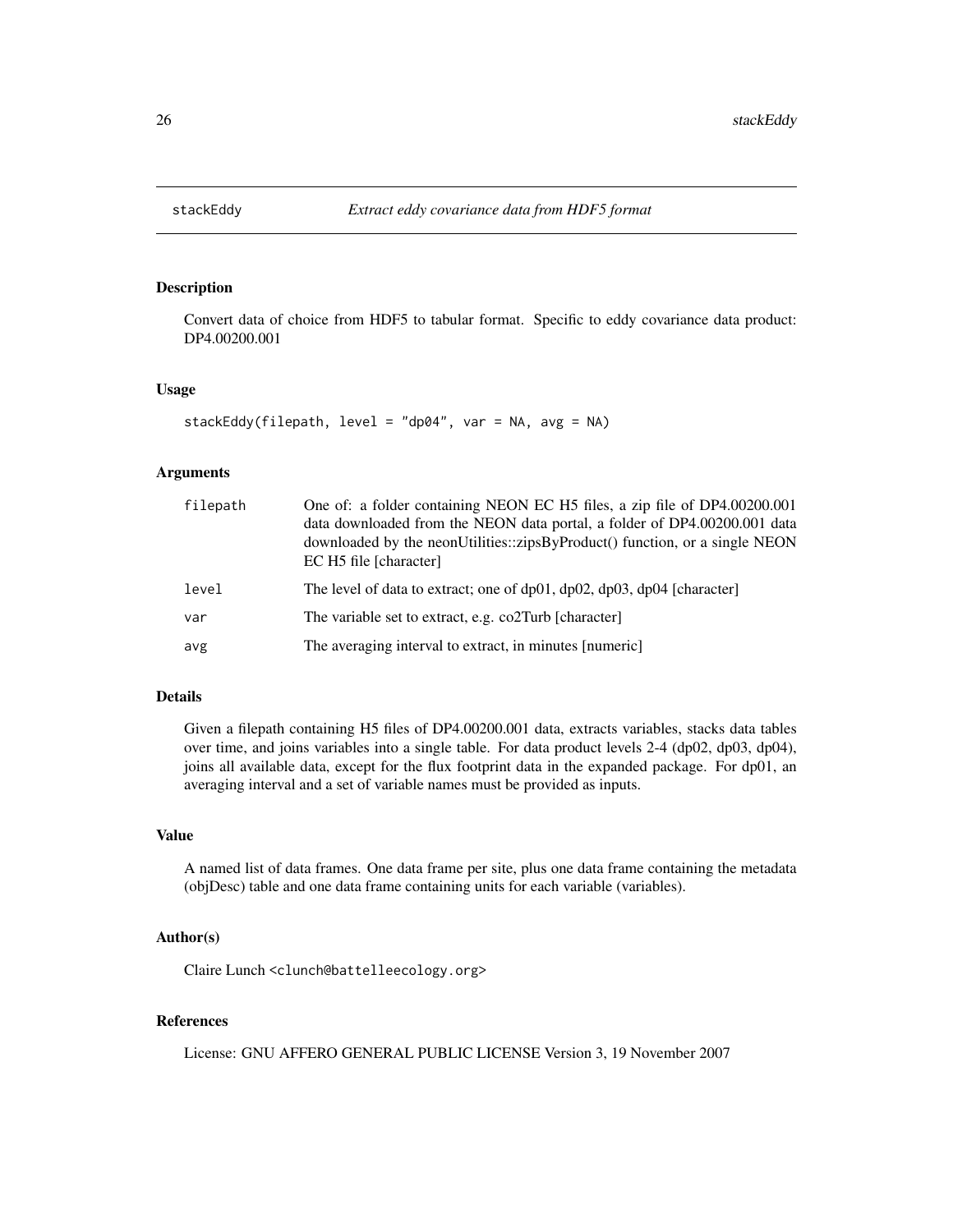# <span id="page-26-0"></span>stackFromStore 27

# Examples

```
## Not run:
# To extract and merge Level 4 data tables, where data files are in the working directory
flux <- stackEddy(filepath=getwd(), level='dp04', var=NA, avg=NA)
```
## End(Not run)

| stackFromStore | Select files from a stored set of NEON data, created by neonstore pack- |
|----------------|-------------------------------------------------------------------------|
|                | age methods or another method                                           |

# Description

Select files from a stored set based on input criteria and pass to stackByTable() or stackEddy()

# Usage

```
stackFromStore(
  filepaths,
 dpID,
  site = "all",startdate = NA,
  enddate = NA,
 pubdate = NA,
 zipped = FALSE,package = "basic",
 load = TRUE,nCores = 1
\mathcal{L}
```
# Arguments

| filepaths | Either a vector of filepaths pointing to files to be stacked, or a single directory<br>containing files that can be stacked, with selection criteria detmined by the other<br>inputs. In both cases files to be stacked must be either site-month zip files or<br>unzipped folders corresponding to site-month zips. [character] |
|-----------|----------------------------------------------------------------------------------------------------------------------------------------------------------------------------------------------------------------------------------------------------------------------------------------------------------------------------------|
| dpID      | The NEON data product ID of the data to be stacked [character]                                                                                                                                                                                                                                                                   |
| site      | Either "all" or a vector of NEON site codes to be stacked [character]                                                                                                                                                                                                                                                            |
| startdate | Either NA, meaning all available dates, or a character vector in the form YYYY-<br>MM, e.g. 2017-01. Defaults to NA. [character]                                                                                                                                                                                                 |
| enddate   | Either NA, meaning all available dates, or a character vector in the form YYYY-<br>MM, e.g. 2017-01. Defaults to NA. [character]                                                                                                                                                                                                 |
| pubdate   | The maximum publication date of data to include in stacking, in the form YYYY-<br>MM-DD. If NA, the most recently published data for each product-site-month<br>combination will be selected. Otherwise, the most recent publication date that                                                                                   |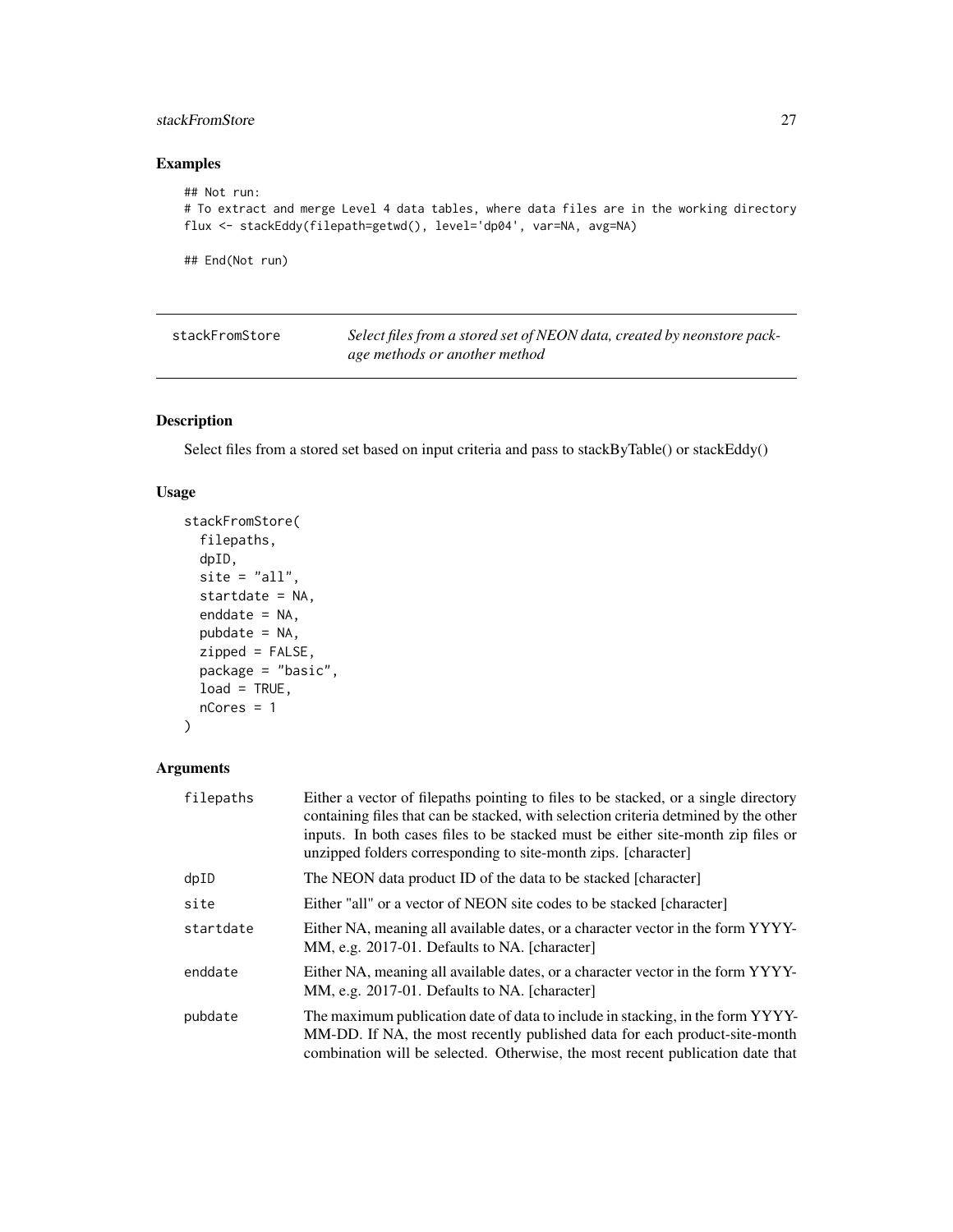<span id="page-27-0"></span>

|         | is older than pubdate will be selected. Thus the data stacked will be the data that<br>would have been accessed on the NEON Data Portal, if it had been downloaded<br>on pubdate. [character]                                                                                                 |
|---------|-----------------------------------------------------------------------------------------------------------------------------------------------------------------------------------------------------------------------------------------------------------------------------------------------|
| zipped  | Should stacking use data from zipped files or unzipped folders? This option<br>allows zips and their equivalent unzipped folders to be stored in the same di-<br>rectory; stacking will extract whichever is specified. Defaults to FALSE, i.e.<br>stacking using unzipped folders. [logical] |
| package | Either "basic" or "expanded", indicating which data package to stack. Defaults<br>to basic. [character]                                                                                                                                                                                       |
| load    | If TRUE, stacked data are read into the current R environment. If FALSE,<br>stacked data are written to the directory where data files are stored. Defaults<br>to TRUE. [logical]                                                                                                             |
| nCores  | Number of cores to use for optional parallel processing. Defaults to 1. [integer]                                                                                                                                                                                                             |

#### Value

If load=TRUE, returns a named list of stacked data tables. If load=FALSE, return is empty and stacked files are written to data directory.

# Author(s)

Claire Lunch <clunch@battelleecology.org>

# References

License: GNU AFFERO GENERAL PUBLIC LICENSE Version 3, 19 November 2007

table\_types *Publication table information*

#### Description

A dataset containing publication table names, descriptions, type (site-date, site-all, lab-all, labcurrent), and a time index

#### Usage

table\_types

#### Format

A data frame with 5 variables. Number of rows changes frequently as more tables are added:

productID data product ID tableName name of table tableDesc description of table tableType type of table (important for knowing which tables to stack, and how to stack) **tableTMI** a time index (e.g.,  $0 =$  native resolution,  $1 = 1$  minute,  $30 = 30$  minute averages or totals)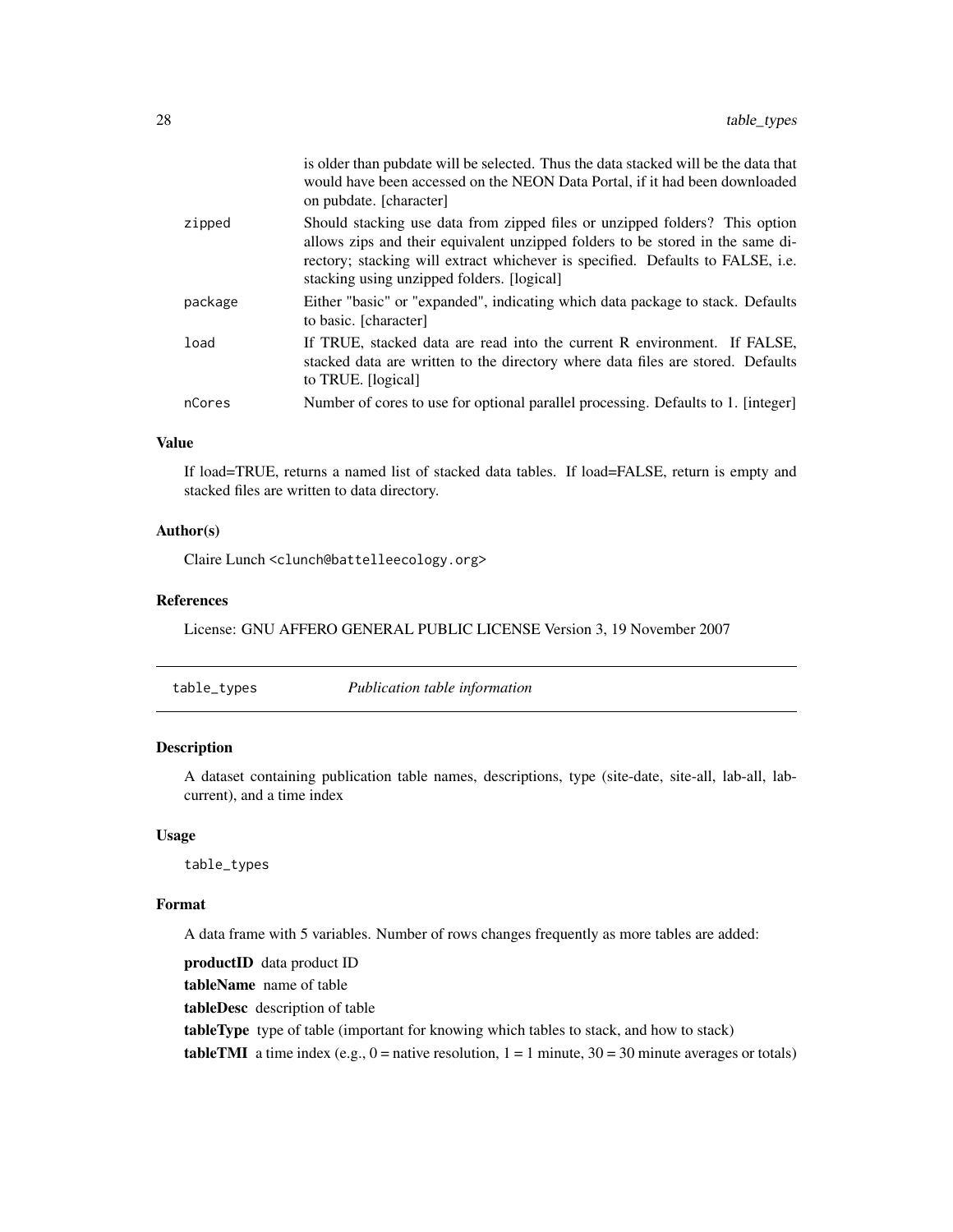# <span id="page-28-0"></span>Source

NEON database

transformFileToGeoCSV *Transform NEON CSV file to GeoCSV*

# Description

Read in a NEON monthly data zip file and parse the respective variables file to create a new GeoCSV file

# Usage

```
transformFileToGeoCSV(infile, varfile, outfile)
```
# Arguments

| infile  | The path to the file that needs to be parsed              |
|---------|-----------------------------------------------------------|
| varfile | The path to the variables file needed to parse the infile |
| outfile | The path where the new GeoCSV file should be placed       |

# Value

The same data file with a GeoCSV header

# Author(s)

Christine Laney <claney@battelleecology.org>

# References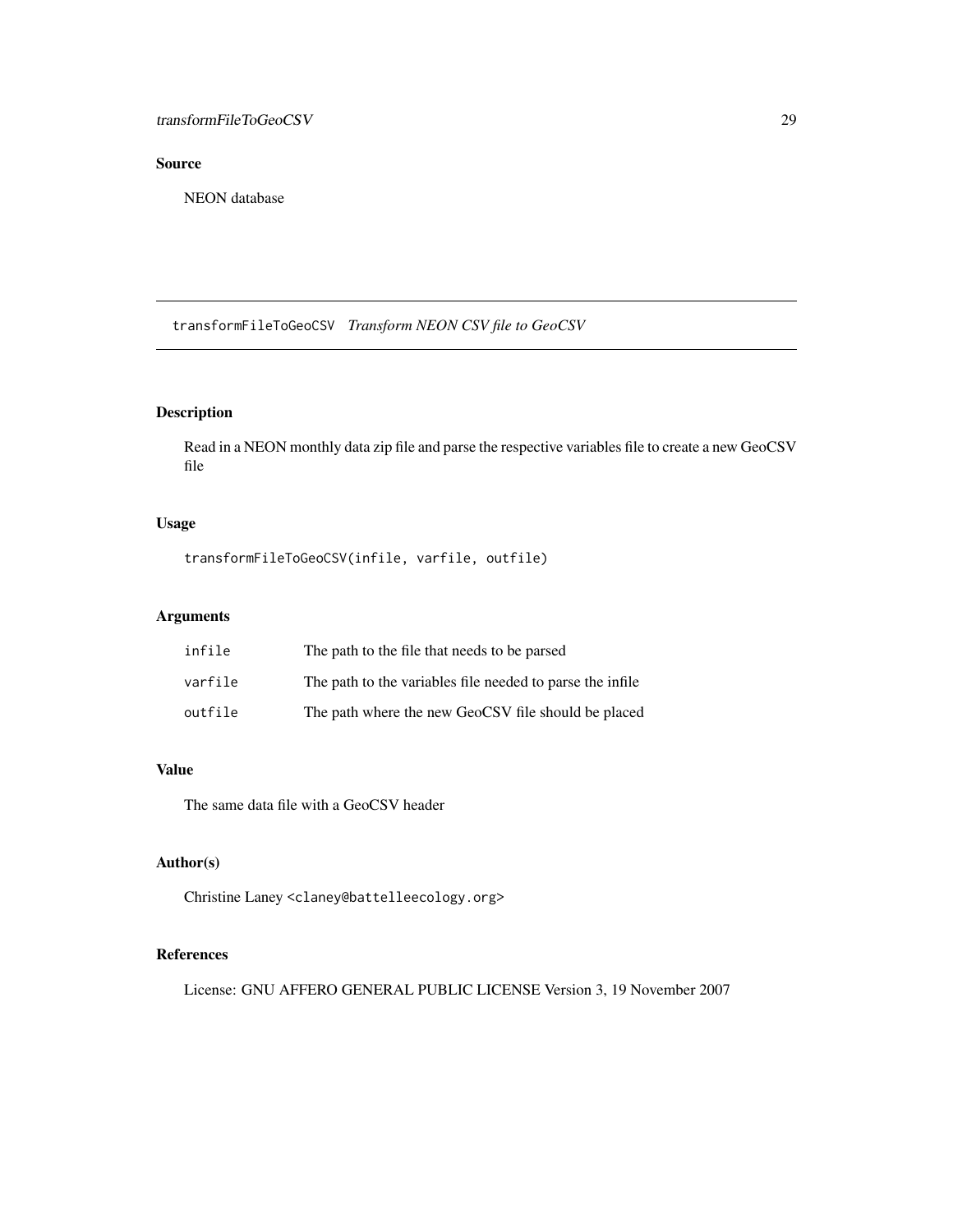<span id="page-29-0"></span>unzipZipfileParallel *Unzip a zip file either at just the top level or recursively through the file*

#### Description

Unzip a zip file either at just the top level or recursively through the file

#### Usage

```
unzipZipfileParallel(
  zippath,
 outpath = substr(zippath, 1, nchar(zippath) - 4),
 level = "all".nCores = 1
)
```
#### Arguments

| zippath | The filepath of the input file.                                                                                                        |
|---------|----------------------------------------------------------------------------------------------------------------------------------------|
| outpath | The name of the folder to save unpacked files to                                                                                       |
| level   | Whether the unzipping should occur only for the 'top' zip file, or unzip 'all'<br>recursively, or only files 'in' the folder specified |
| nCores  | Number of cores to use for parallelization                                                                                             |

# Author(s)

Christine Laney <claney@battelleecology.org> Claire Lunch <clunch@battelleecology.org>

# References

License: GNU AFFERO GENERAL PUBLIC LICENSE Version 3, 19 November 2007

zipsByProduct *Get files from NEON API to feed the stackByTable() function*

# Description

Pull files from the NEON API, by data product, in a structure that will allow them to be stacked by the stackByTable() function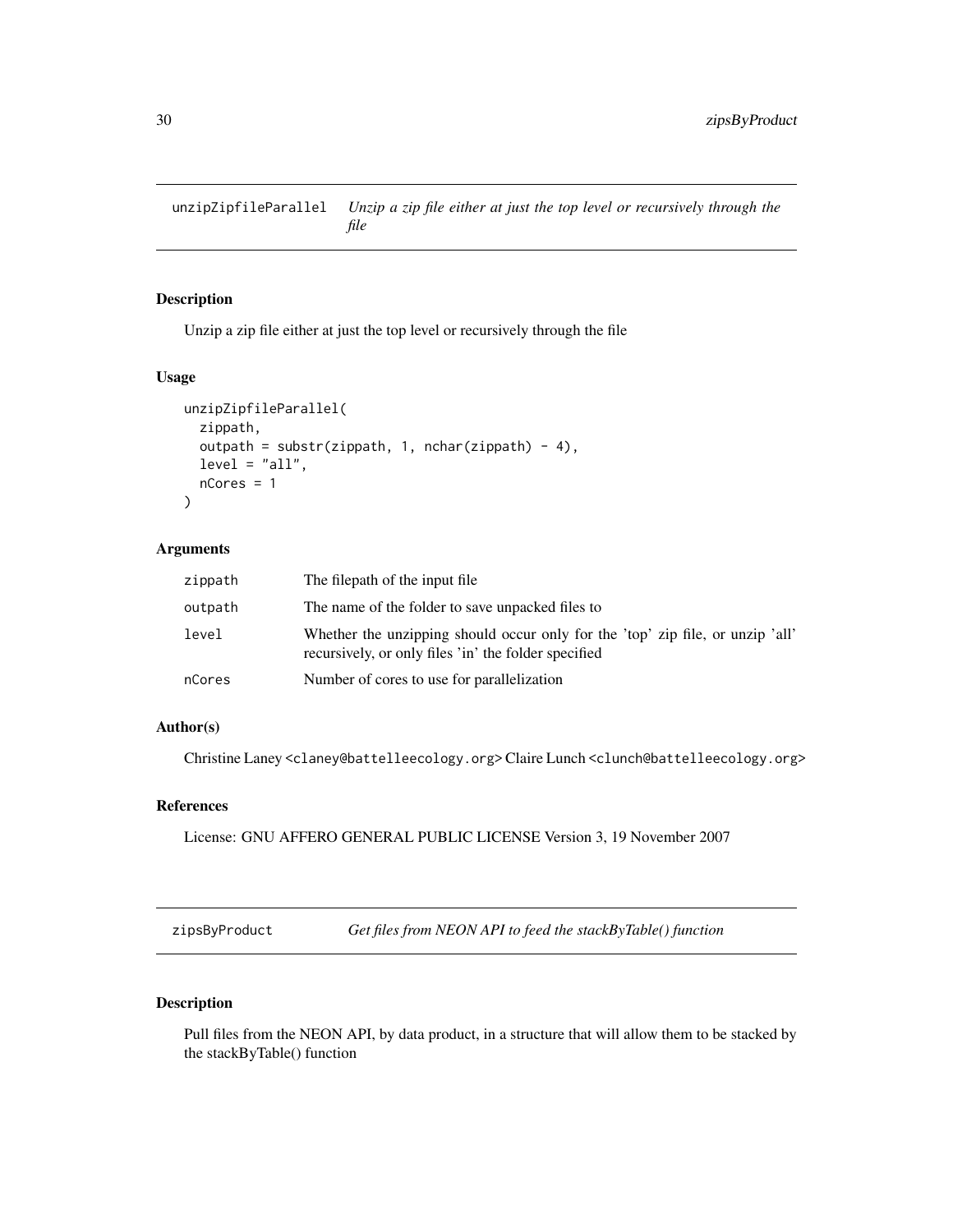# zipsByProduct 31

#### Usage

```
zipsByProduct(
  dpID,
  site = "all",startdate = NA,
  enddate = NA,
 package = "basic",
  timeIndex = "all",
  check.size = TRUE,
  savepath = NA,
  load = F,token = NA,
  avg = NA)
```
#### Arguments

| dpID       | The identifier of the NEON data product to pull, in the form DPL.PRNUM.REV,<br>e.g. DP1.10023.001                                                                                    |
|------------|--------------------------------------------------------------------------------------------------------------------------------------------------------------------------------------|
| site       | Either the string 'all', meaning all available sites, or a character vector of 4-letter<br>NEON site codes, e.g. c('ONAQ','RMNP'). Defaults to all.                                  |
| startdate  | Either NA, meaning all available dates, or a character vector in the form YYYY-<br>MM, e.g. 2017-01. Defaults to NA.                                                                 |
| enddate    | Either NA, meaning all available dates, or a character vector in the form YYYY-<br>MM, e.g. 2017-01. Defaults to NA.                                                                 |
| package    | Either 'basic' or 'expanded', indicating which data package to download. De-<br>faults to basic.                                                                                     |
| timeIndex  | Either the string 'all', or the time index of data to download, in minutes. Only<br>applicable to sensor (IS) data. Defaults to 'all'.                                               |
| check.size | T or F, should the user approve the total file size before downloading? De-<br>faults to T. When working in batch mode, or other non-interactive workflow, use<br>$check.size = F$ . |
| savepath   | The location to save the output files to                                                                                                                                             |
| load       | T or F, are files saved locally or loaded directly? Used silently with loadByProd-<br>$uct()$ , do not set manually.                                                                 |
| token      | User specific API token (generated within neon.datascience user accounts). Op-<br>tional.                                                                                            |
| avg        | Deprecated; use timeIndex                                                                                                                                                            |

# Details

All available data meeting the query criteria will be downloaded. Most data products are collected at only a subset of sites, and dates of collection vary. Consult the NEON data portal for sampling details. Dates are specified only to the month because NEON data are provided in monthly packages. Any month included in the search criteria will be included in the download. Start and end date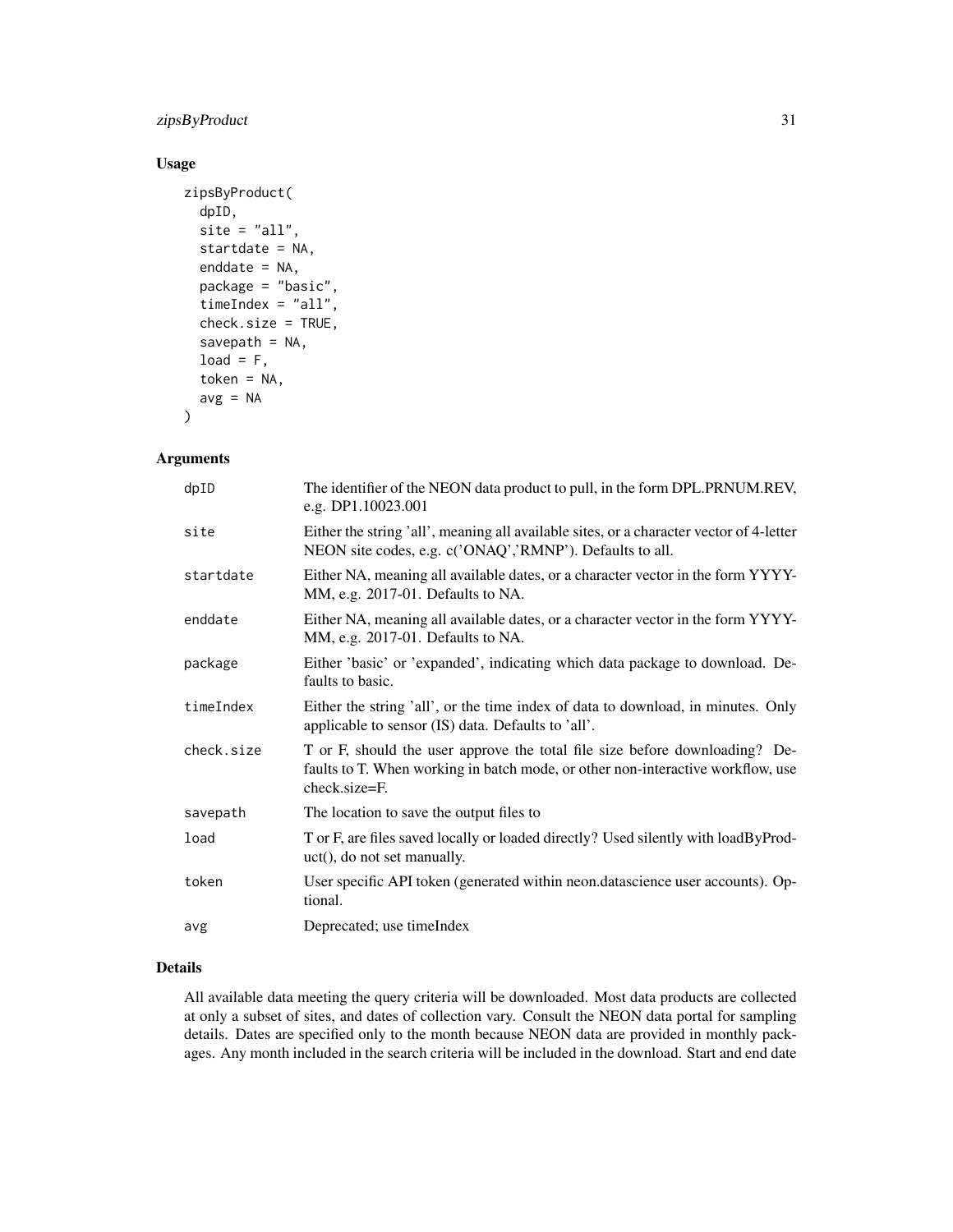<span id="page-31-0"></span>are inclusive. timeIndex: NEON sensor data are published at pre-determined averaging intervals, usually 1 and 30 minutes. The default download includes all available data. Download volume can be greatly reduced by downloading only the 30 minute files, if higher frequency data are not needed. Use getTimeIndex() to find the available averaging intervals for each sensor data product.

# Value

A folder in the working directory (or in savepath, if specified), containing all zip files meeting query criteria.

#### Author(s)

Claire Lunch <clunch@battelleecology.org>

#### References

License: GNU AFFERO GENERAL PUBLIC LICENSE Version 3, 19 November 2007

#### Examples

```
## Not run:
# To download plant foliar properties data from all sites, expanded data package:
zipsByProduct(dpID="DP1.10026.001", site="all", package="expanded")
```
## End(Not run)

zipsByURI *Get files from NEON ECS Bucket using URLs in stacked data*

# **Description**

Read in a set of URLs from NEON data tables and then download the data from the NEON ECS buckets. Assumes data tables are in the format resulting from merging files using stackByTable(). File downloads from ECS can be extremely large; be prepared for long download times and large file storage.

#### Usage

```
zipsByURI(
  filepath,
  savepath = paste0(filepath, "/ECS_zipFiles"),
  pick.files = FALSE,
  check.size = TRUE,
  unzip = TRUE,saveZippedFiles = FALSE
)
```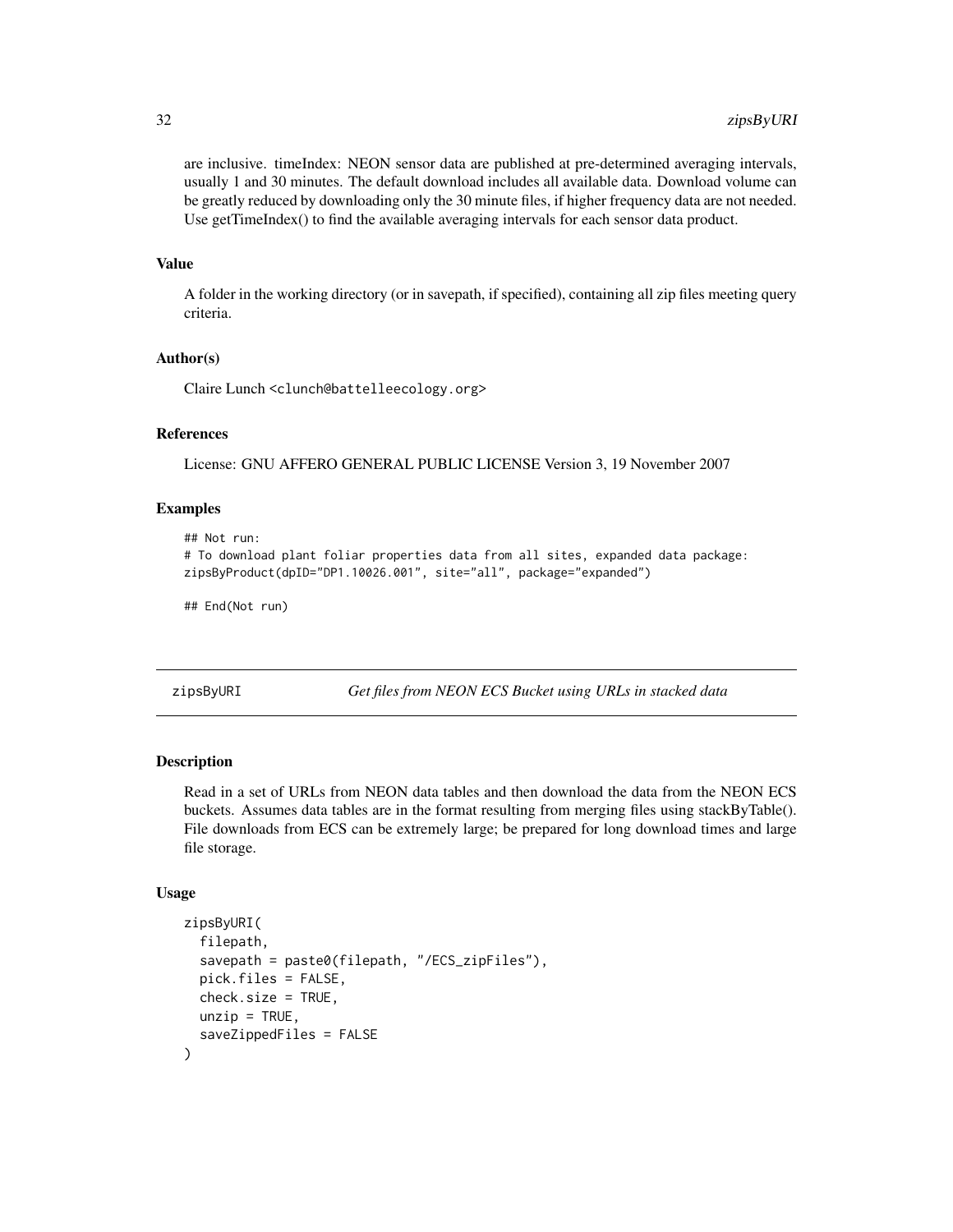# zipsByURI 33

# Arguments

| filepath        | The location of the NEON data containing URIs                                                                                                                                        |
|-----------------|--------------------------------------------------------------------------------------------------------------------------------------------------------------------------------------|
| savepath        | The location to save the output files from the ECS bucket, optional. Defaults to<br>creating a "ECS_zipFiles" folder in the filepath directory.                                      |
| pick.files      | T or F, should the user be told the name of each file before downloading? De-<br>faults to F. When working in batch mode, or other non-interactive workflow, use<br>pick.files=F.    |
| check.size      | T or F, should the user be told the total file size before downloading? De-<br>faults to T. When working in batch mode, or other non-interactive workflow,<br>use check $size = F$ . |
| unzip           | T or F, indicates if the downloaded zip files from ECS buckets should be un-<br>zipped into the same directory, defaults to T. Supports .zip and .tar.gz files cur-<br>rently.       |
| saveZippedFiles |                                                                                                                                                                                      |

T or F: should the zip files be retained after unzipping? Defaults to F.

# Value

A folder in the working directory (or in savepath, if specified), containing all files meeting query criteria.

#### Author(s)

Kaelin Cawley <kcawley@battelleecology.org>

# References

License: GNU AFFERO GENERAL PUBLIC LICENSE Version 3, 19 November 2007

#### Examples

```
## Not run:
# To download stream morphology data from stacked data:
zipsByURI(filepath="~/filesToStack00131/stackedFiles")
```
## End(Not run)